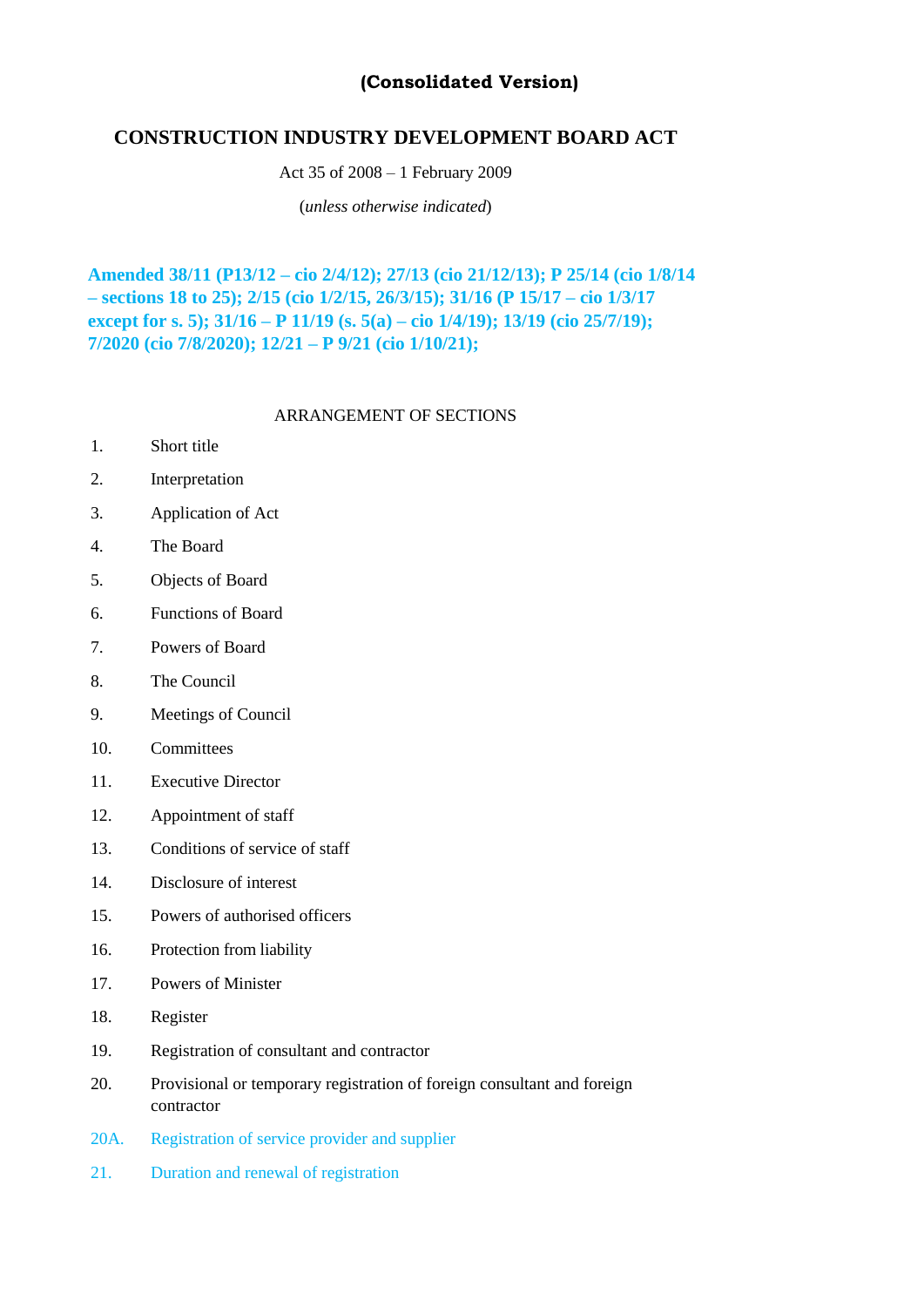- 21A. Submission of bidding documents
- 21B. Review of registration
- 21C. Collection of statistical information
- 21D. Power to obtain information
- 22. Non-renewal of registration
- 23. Cancellation and suspension of registration
- 24. Publication
- 25. Appeal
- 25A. Compliance notice
- 26. Offences
- 26A. Compounding of offences
- 27. Jurisdiction
- 28. Exemption from duties and charges
- 29. Service of documents
- 30. Execution of documents
- 31. General Fund
- 32. Donations and legacies
- 33. Annual report
- 33A. Confidentiality
- 34. Regulations
- $35. -$
- 36. Consequential amendment
- 36A. Revocation and saving provisions
- 37. Transitional provisions
- 38. Commencement

First Schedule

Second Schedule

Third Schedule

# **CONSTRUCTION INDUSTRY DEVELOPMENT BOARD ACT**

# **1. Short title**

This Act may be cited as the Construction Industry Development Board Act.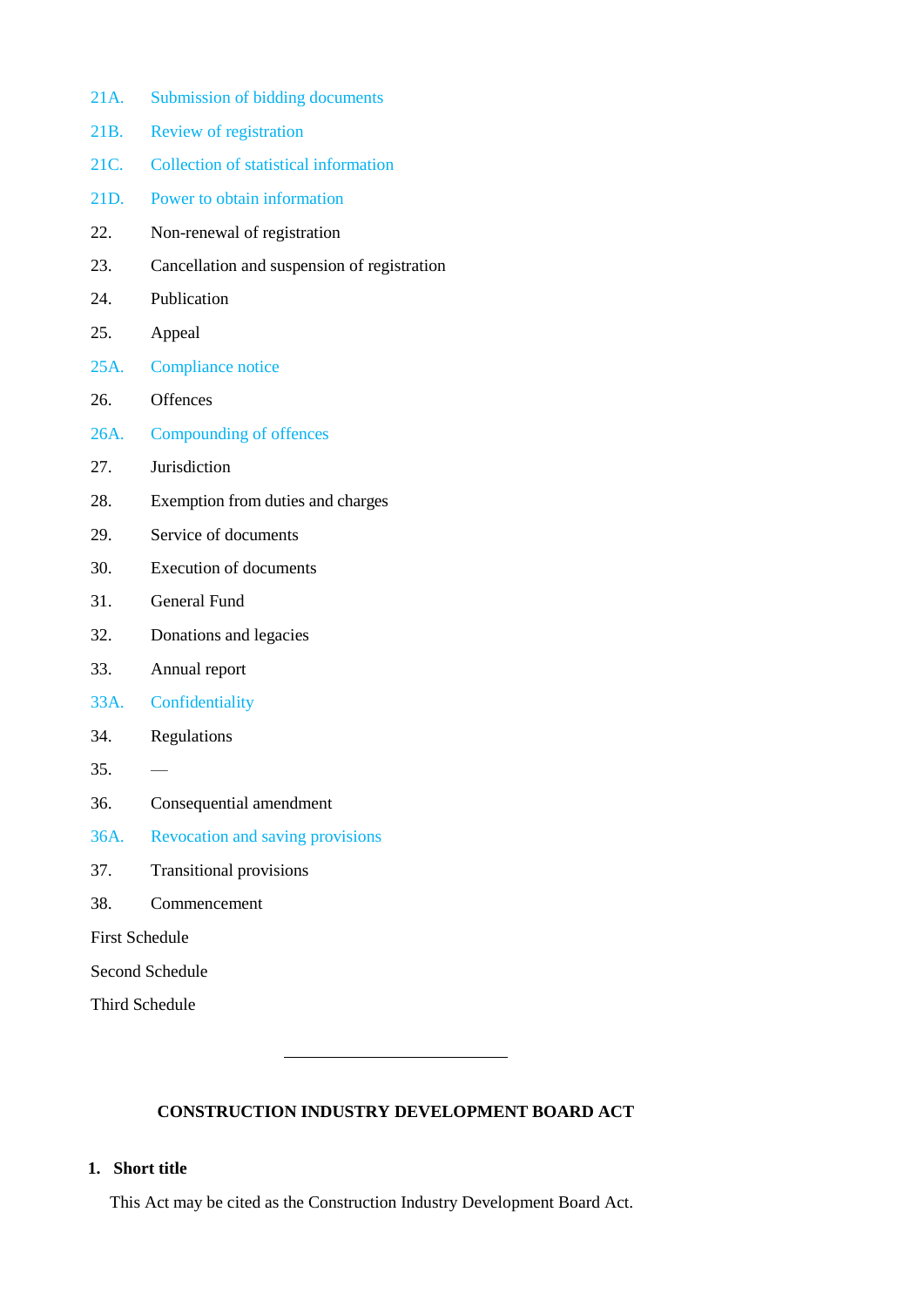# **2. Interpretation**

(1) In this Act—

"authorised officer" means an employee of the Board designated as such by the Executive Director under section 15;

"Board" means the Construction Industry Development Board established under section 4;

"Chairperson" means the Chairperson of the Council appointed under section 8;

"civil works" includes any works relating to –

- (a) a road, a railway, a tramway, an aircraft runway, a canal, a waterway, a harbour, a port or a marina;
- (b) a line or cable for electricity or telecommunications;
- (c) a pipeline for water, gas, oil, sewerage or other material;
- (d) a path, a pavement, a ramp, a tunnel, a slipway, a dam, a well, an aqueduct, a drain, a levee, a seawall or a retaining wall; and
- (e) any works, apparatus, fittings, machinery or plant associated with any works referred to in paragraph (a); [Inserted 31/16 (cio 1/3/17)]

"committee" means a committee appointed by the Council under section 10;

"construction industry" means the industry dealing with construction works and construction services;

"construction services" includes –

(a) the supply of plant and materials for construction works by sale, hire or otherwise; and

(b) such other services as may be prescribed; [Inserted 31/16 (cio 1/3/17)]

"construction works" includes, whether for a permanent purpose or not, any of the following works –

- (a) reclaiming of land, draining or preventing subsidence of land, movement or erosion of land;
- (b) installing, altering, repairing, restoring, maintaining, extending, dismantling, demolishing or removing any works, apparatus, fittings, machinery or plant, associated with any works referred to in paragraph (a);
- (c) constructing a building or structure, that forms or will form part of land or the sea bed, whether above or below it;
- (d) fixing or installing any thing to a building or structure, including –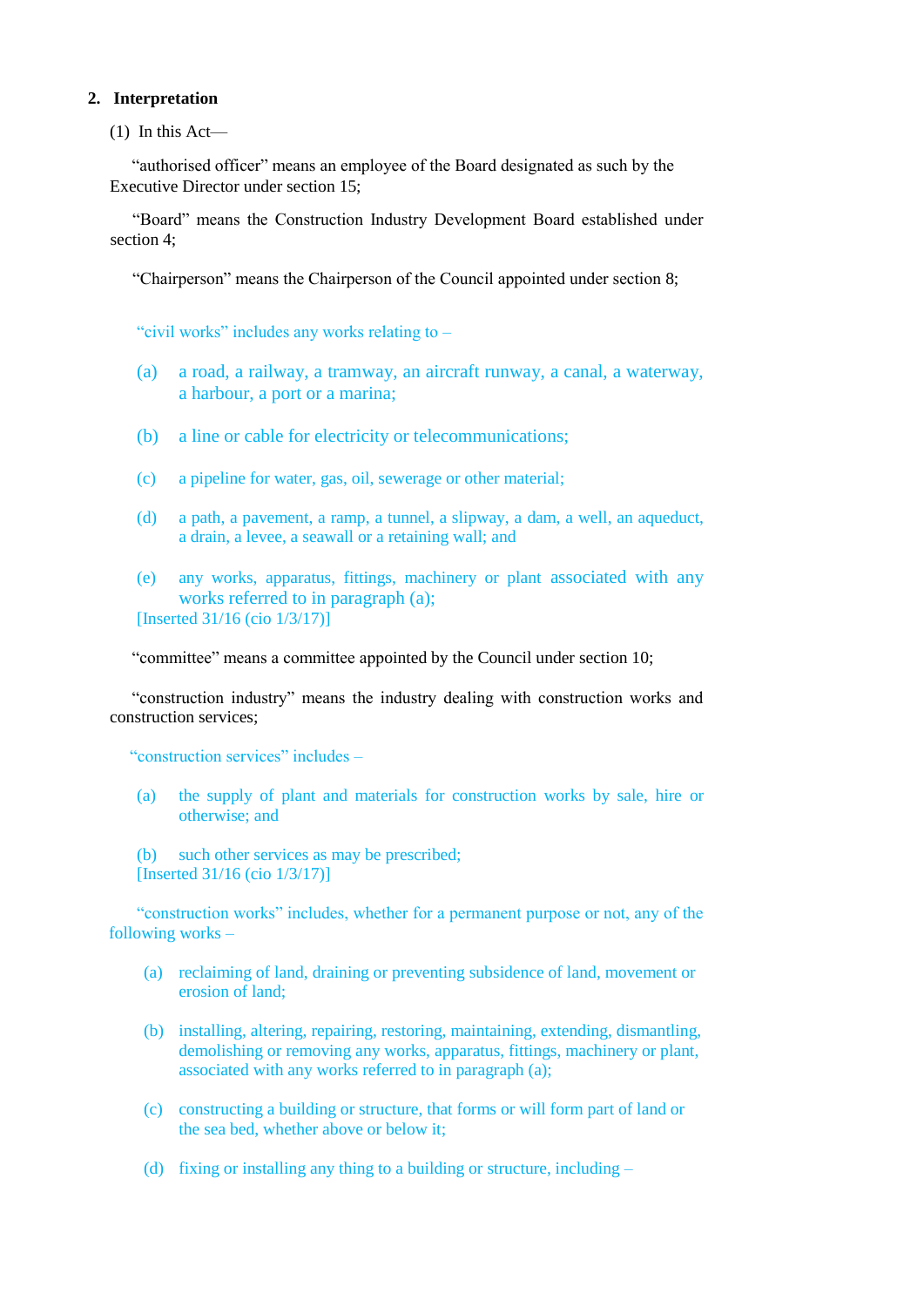- (i) fittings for civil works, electricity, gas, water, fuel oil, air sanitation, irrigation, telecommunications, air-conditioning, heating, ventilation, fire protection or cleaning; and
- (ii) lifts, escalators, insulation, furniture and furnishings;
- (e) altering, repairing, restoring, maintaining, extending, dismantling, demolishing or removing any thing to a building or structure or any fittings as described in paragraph (d);
- (f) civil works;
- (g) any work that is preparatory to, or necessary for the completion of, any work referred to in paragraphs (a) to (e), including  $-$ 
	- (i) site or earth works, excavating, earthmoving, tunneling or boring;
	- (ii) laying foundations;
	- (iii) erecting, maintaining or dismantling temporary works, a temporary building or temporary structure, including a crane or other lifting equipment, and scaffolding;
	- (iv) cleaning, painting, decorating or treating any surface; and
	- (v) site restoration and landscaping;

(h) such other works as may be prescribed; [RR 31/16 (cio 1/3/17)]

"consultancy services"–

- (a) means all aspects of architectural, engineering, quantity surveying, project management and any other services related to construction works; and
- (b) includes services related to such other fields of specialisation as may be prescribed;

[RR 31/16 (cio 1/3/17)]

"consultant" –

(a) means a firm that provides consultancy services in the construction industry; and

(b) in relation to sections 23 to 26, includes a foreign consultant; [Repealed and replaced by 38/11 (2/4/12).]

"contractor" –

(a) means a person who, or a firm that, carries out construction works in the construction industry; and

(b) in relation to sections 23 to 26, includes a foreign contractor; [Repealed and replaced by 38/11 (2/4/12).

"Council" means the Council referred to in section 8;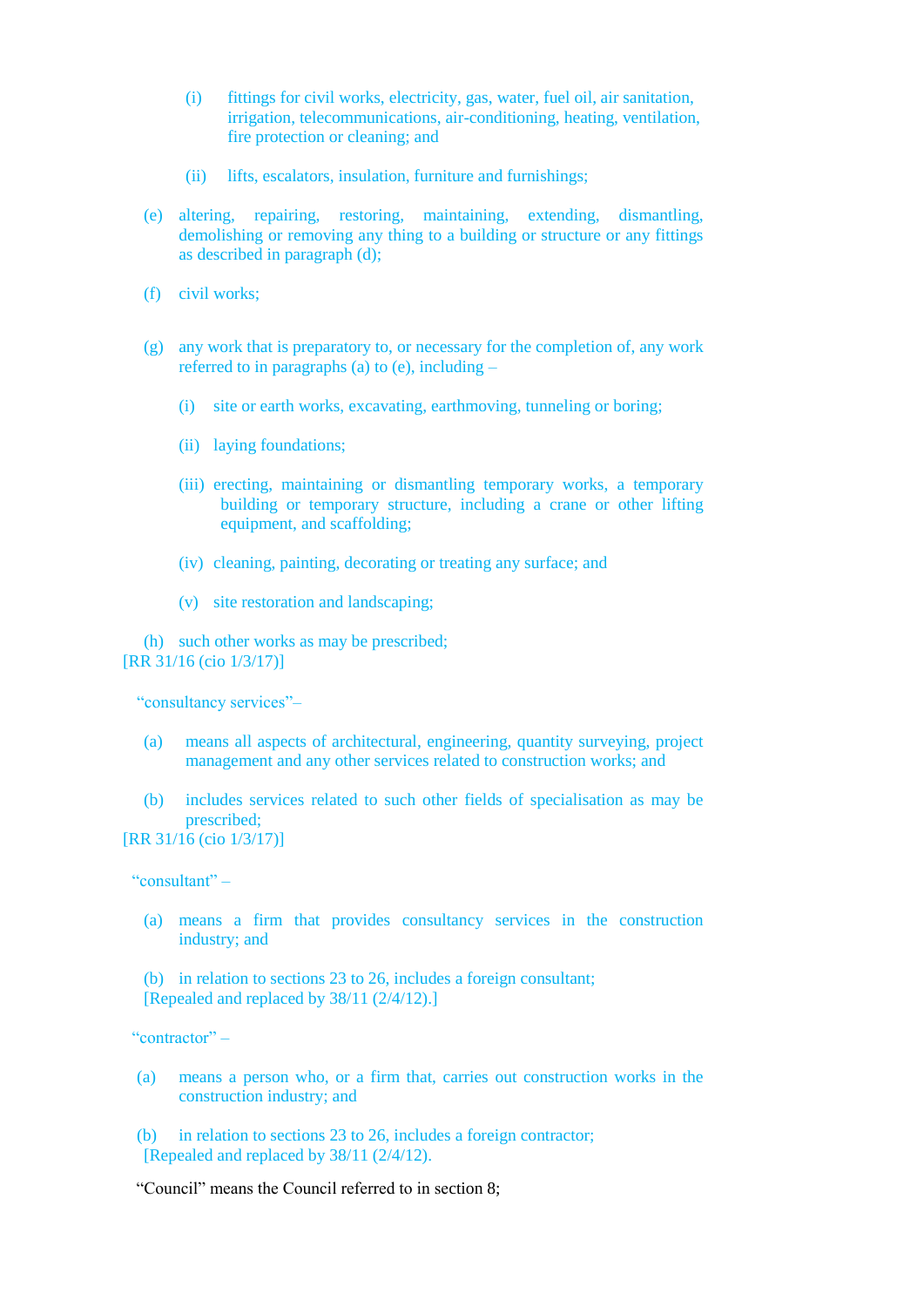"Executive Director" means the person appointed as such under section 11;

"financial year" means the period starting on 1 July and ending on 30 June in the following year;

"foreign consultant" means a firm – [Amended 2/15 (cio 26/3/15).]

- (a) that provides consultancy services in the construction industry; and
- (b) the control of which is vested in a person who is a non-citizen; [Amended 2/15 (cio 26/3/15); 12/21 (cio 1/10/21).]

[Repealed and replaced by 38/11 (2/4/12).

"foreign contractor" means – [Amended 2/15 (cio 26/3/15).]

(a) in the case of an individual, a contractor who is a non-citizen and carries out construction works in the construction industry; or [Amended 2/15 (cio 26/3/15).]

(b) a firm, the control of which is vested in a person who is a non-citizen, that carries out construction works in the construction industry; [Amended 2/15 (cio 26/3/15).]

[Repealed and replaced by 38/11 (2/4/12).

"General Fund" means the General Fund established under section 31;

"member" means a member of the Council and includes the Chairperson;

"Minister" means the Minister to whom responsibility for the subject of public infrastructure is assigned;

"non-citizen" has the same meaning as in the Non-Citizens (Property Restriction) Act;

[Inserted 38/11 (cio 2/4/12.]

"project management" means the planning, supervision and control of a construction project;

"Register" means the Register of Consultants, the Register of Contractors, the Register of Service Providers or the Register of Suppliers, as the case may be, referred to in section 18;

[Repealed and replaced 12/21 (cio 1/10/21).]

 $(2)$  – [Repealed 2/15 (cio 26/3/15).]

 $(3) -$ [Repealed 2/15 (cio 26/3/15).]

"service provider" means a person referred to in section 20A(1); [Inserted 12/21 (cio 1/10/21).]

"supplier" means a person referred to in section 20A(2). [Inserted 12/21 (cio 1/10/21).]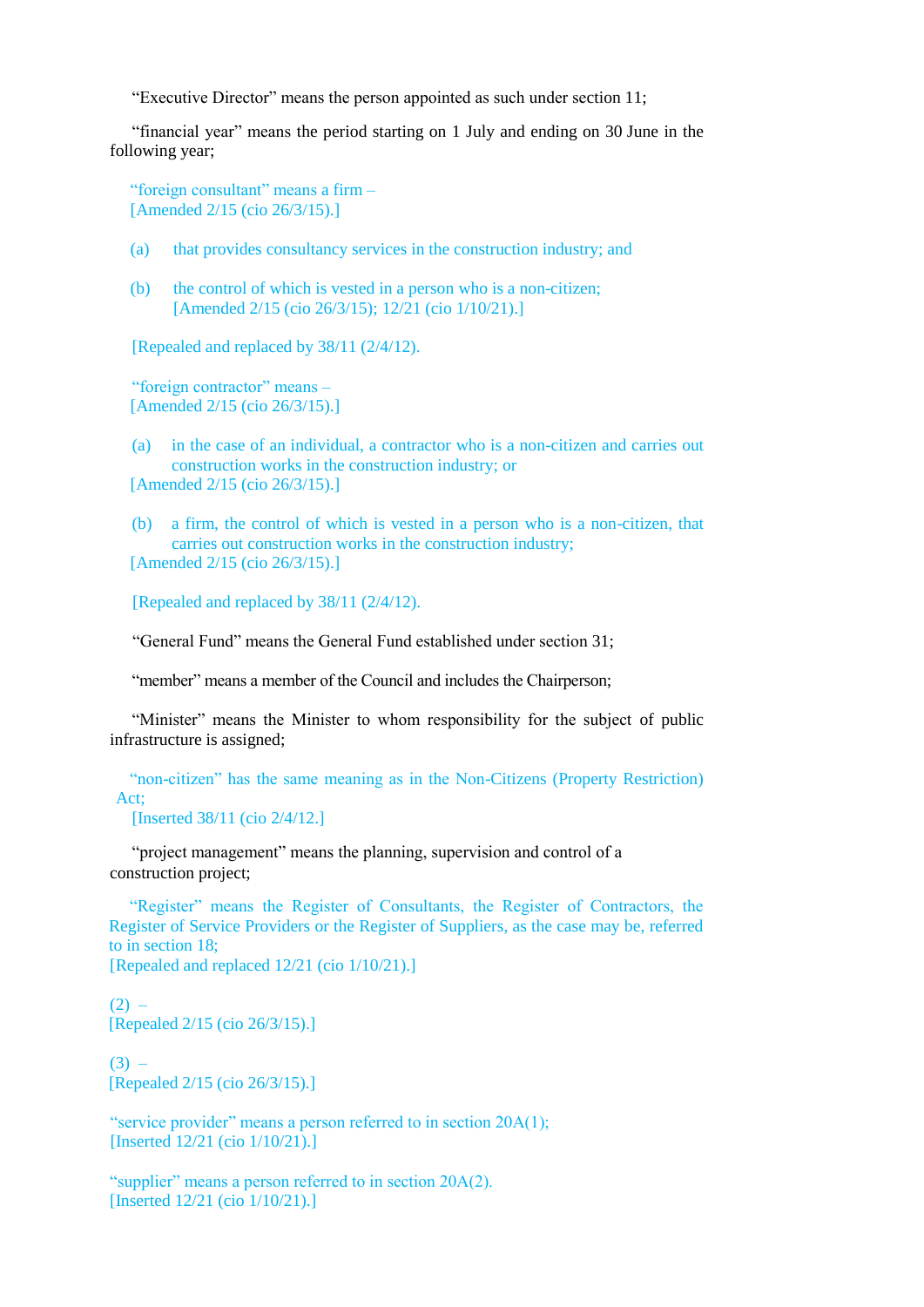[S. 2 amended by s. 8 of Act 38 of 2011 w.e.f.2 April 2012; s. 3 of Act 2 of 2015 w.e.f. 26 March 2015; s. 3 of Act 31 of 2016 w.e.f.1 March 2017; s. 3 of Act 12 of 2021 w.e.f. 1 October 2021.]

# **3. Application of Act**

(1) This Act shall not apply to— [Amended 31/16 (cio 1/3/17)]

- (a) any person who undertakes construction works of the value specified in the First Schedule;
- (b) a statutory corporation which acts as consultant or contractor for any consultancy services or construction works, as the case may be, for or on behalf of the Government;

[Amended 31/16 (cio 1/3/17)]

(c) a foreign consultant or foreign contractor that provides consultancy services or undertakes construction works, as the case may be, in relation to a project under an agreement or arrangement between Mauritius and a foreign State, or a foreign financial or banking institution, or by an international financial organisation.

[Added 31/16 (cio 1/3/17); amended 12/21 (cio 1/10/21).]

(2) (a) Where a statutory corporation acts as a consultant or contractor pursuant to subsection (1)(b), that statutory corporation shall inform the Council accordingly.

(b) Where a foreign consultant or foreign contractor provides consultancy services or undertakes construction works pursuant to subsection  $(1)(c)$ , the Ministry or other body to whom responsibility for that project is assigned shall inform the Council of the name of the foreign consultant or foreign contractor.

[Added 31/16 (cio 1/3/17)]

(3) (a) Notwithstanding this Act but subject to paragraph (b), nothing shall preclude a person who is registered as –

- (i) a professional architect under the Professional Architects' Council Act from taking or using the name, description or title of "consultant" in his respective field;
- (ii) a professional quantity surveyor under the Professional Quantity Surveyors' Council Act from taking or using the name, description or title of "consultant" in his respective field;
- (iii) a registered professional engineer under the Registered Professional Engineers Council Act from taking or using the name, description or title of "consultant" in his respective field.

(b) Paragraph (a) shall not apply to a person who is employed as a professional architect, professional quantity surveyor or registered professional engineer by any other person. [Added 12/21 (cio 1/10/21).]

[S. 3 amended by s. 4 of Act 31 of 2016 w.e.f. 1 March 2017; s. 4 of Act 12 of 2021 w.e.f. 1 October 2021.]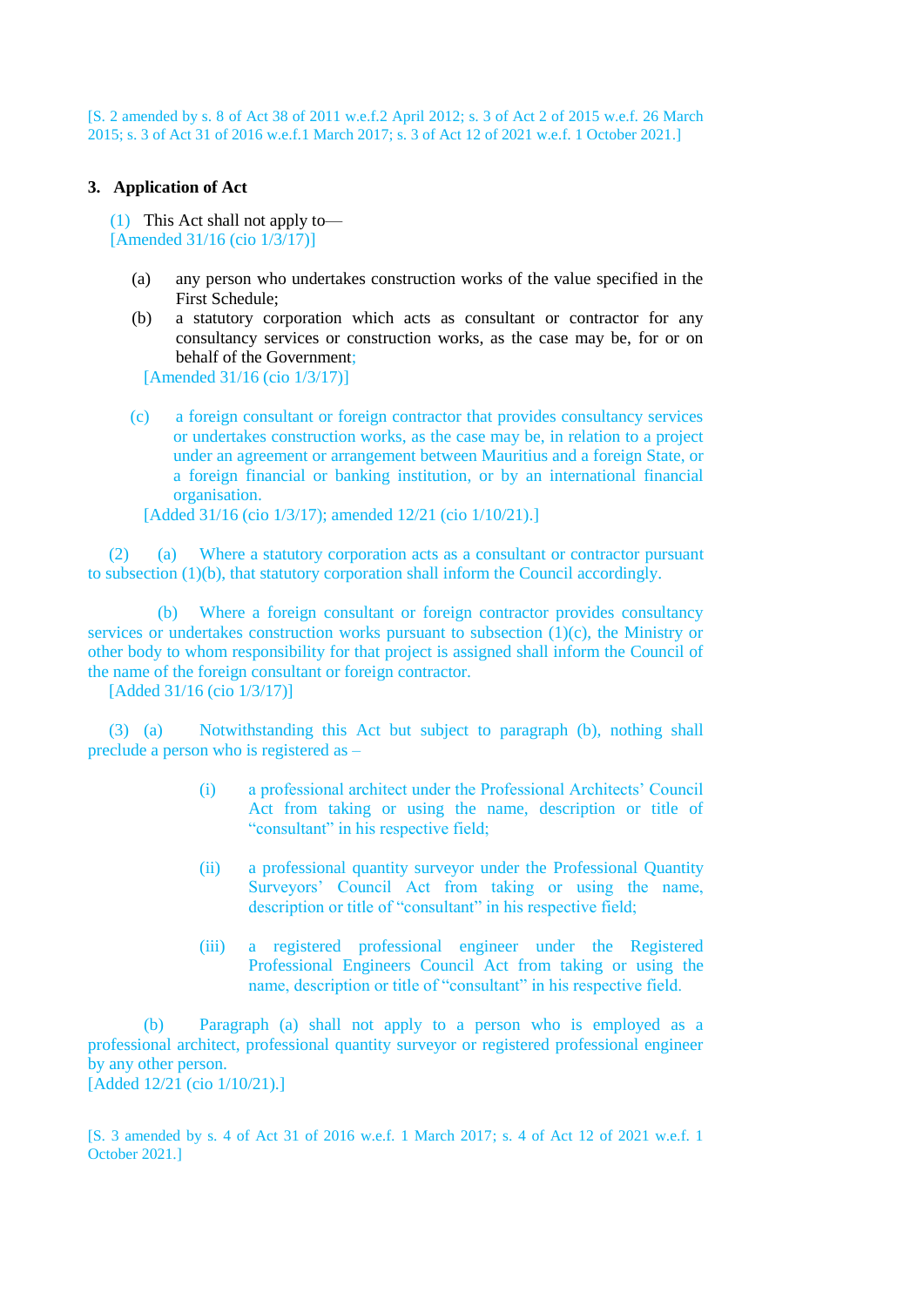## **4. The Board**

There is established for the purposes of this Act the Construction Industry Development Board which shall be a body corporate.

### **5. Objects of Board**

The objects of the Board shall be to—

- (a) promote the development and improvement of the construction industry;
- (b) promote sustainable growth of the construction industry;
- (c) promote and encourage the participation of the small and medium enterprises in the construction industry;
- (d) promote and assist in the export of services relating to the construction industry;
- (e) promote and stimulate quality assurance in the construction industry;
- (f) promote the awareness of the need for a safe and healthy work environment in the construction industry;
- (g) promote and establish best practice in the construction industry;
- (h) promote research and development relating to the construction industry; and
- (i) facilitate communication between stakeholders of the construction industry.

# **6. Functions of Board**

The functions of the Board shall be to—

- (a) implement government policy relating to the construction industry;
- (b) regulate and register providers of construction works and construction services, and suppliers of construction materials, equipment, plant and labour for construction purposes; [Amended 31/16 (cio 1/4/19).]
- (c) exercise regulatory functions in respect of the construction industry, including the registration of consultants and contractors;
- (d) provide advisory services to the construction industry and to the public in general;
- (e) publish an annual list of registered consultants, contractors, service providers and suppliers; [Amended 12/21 (cio 1/10/21).]
- (f) advise and make recommendations to the Minister on matters relating to the construction industry;
- (g) encourage the standardisation and improvement of construction materials and techniques:
- (h) develop standard forms of construction agreements and contracts;
- (i) develop and maintain a construction industry information system;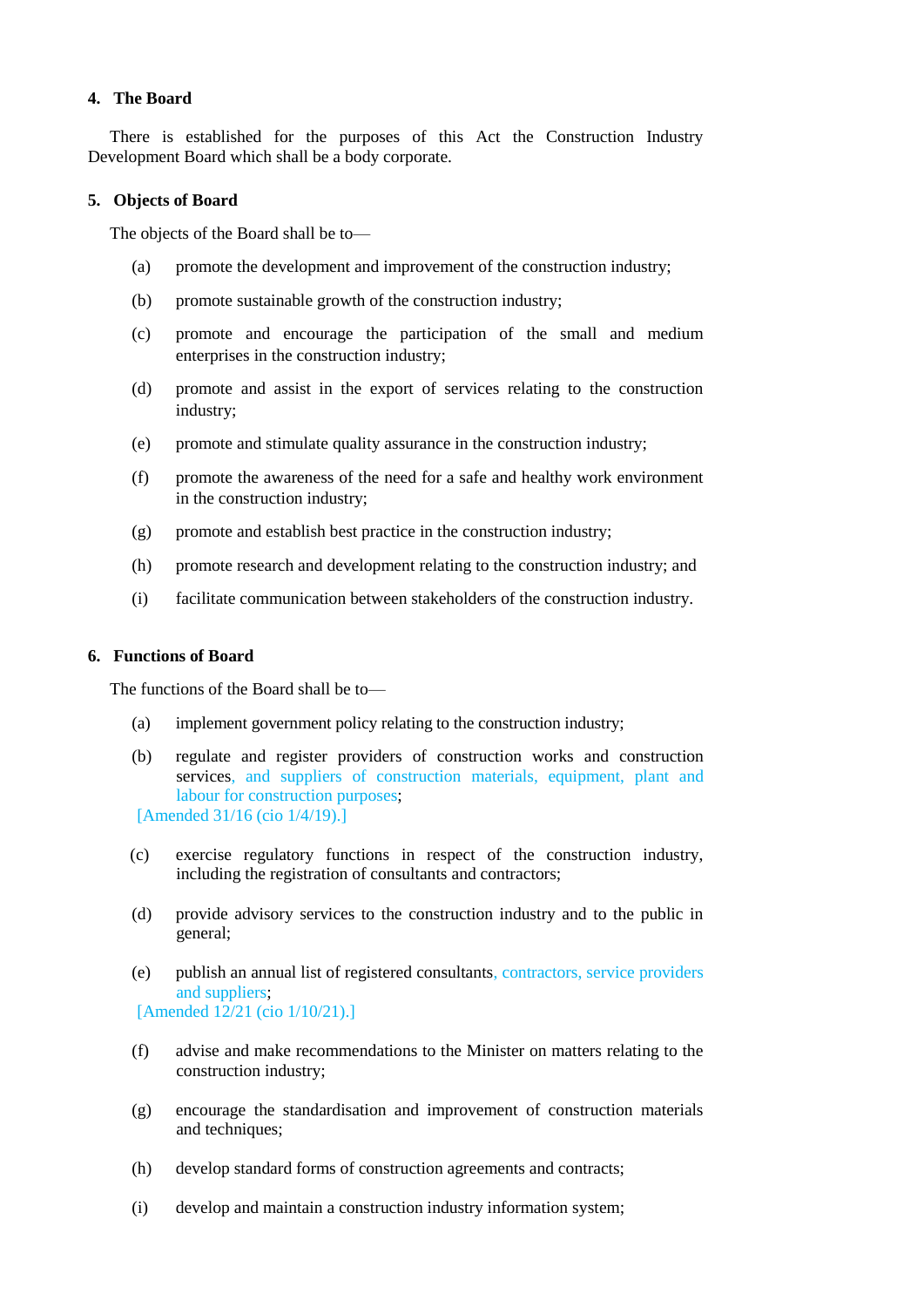- (j) develop and promote training programmes for operators of the construction industry;
- (k) advise relevant authorities on human resources development of the construction industry;
- (l) conduct surveys on the construction industry;
- (m) entertain complaints in connection with construction works and construction services and where necessary refer them to appropriate authorities;
- (n) publish periodically indicative schedules of rates for construction works; and
- (o) perform such other functions as may be necessary to further its objects.

[S. 6 amended by s. 5 of Act 31 of 2016 w.e.f. 1 April 2019; s.5 of Act 12 of 2021 w.e.f. 1 October 2021.]

# **7. Powers of Board**

The Board may—

- (a) do all such acts as are necessary for it to achieve its objects and perform its functions, and in particular—
	- (i) register consultants, contractors, service providers and suppliers in the construction industry; [Amended 12/21 (cio 1/10/21).]
	- (ii) cancel, suspend or reinstate the registration of any consultant, contractor, service provider or supplier; [Amended 12/21 (cio 1/10/21).]
	- (iii) charge a reasonable fee in respect of any services provided by the Board;
- (b) subject to the approval of the Minister, accept grants or take a loan.

[S. 7 amended by s. 6 of Act 12 of 2021 w.e.f. 1 October 2021.]

## **8. The Council**

(1) The Board shall be administered by the Construction Industry Development Council.

(2) The Council shall consist of—

(a) a Chairperson, who shall be appointed by the Minister;

(b) a representative of the Ministry; [Repealed and replaced  $2/15$  (cio  $26/3/15$ ).]

(c) a representative of the Ministry responsible for the subject of environment; [Repealed and replaced  $2/15$  (cio  $26/3/15$ ).]

(d) a representative of the Ministry responsible for the subject of local government;

[Repealed and replaced 2/15 (cio 26/3/15).]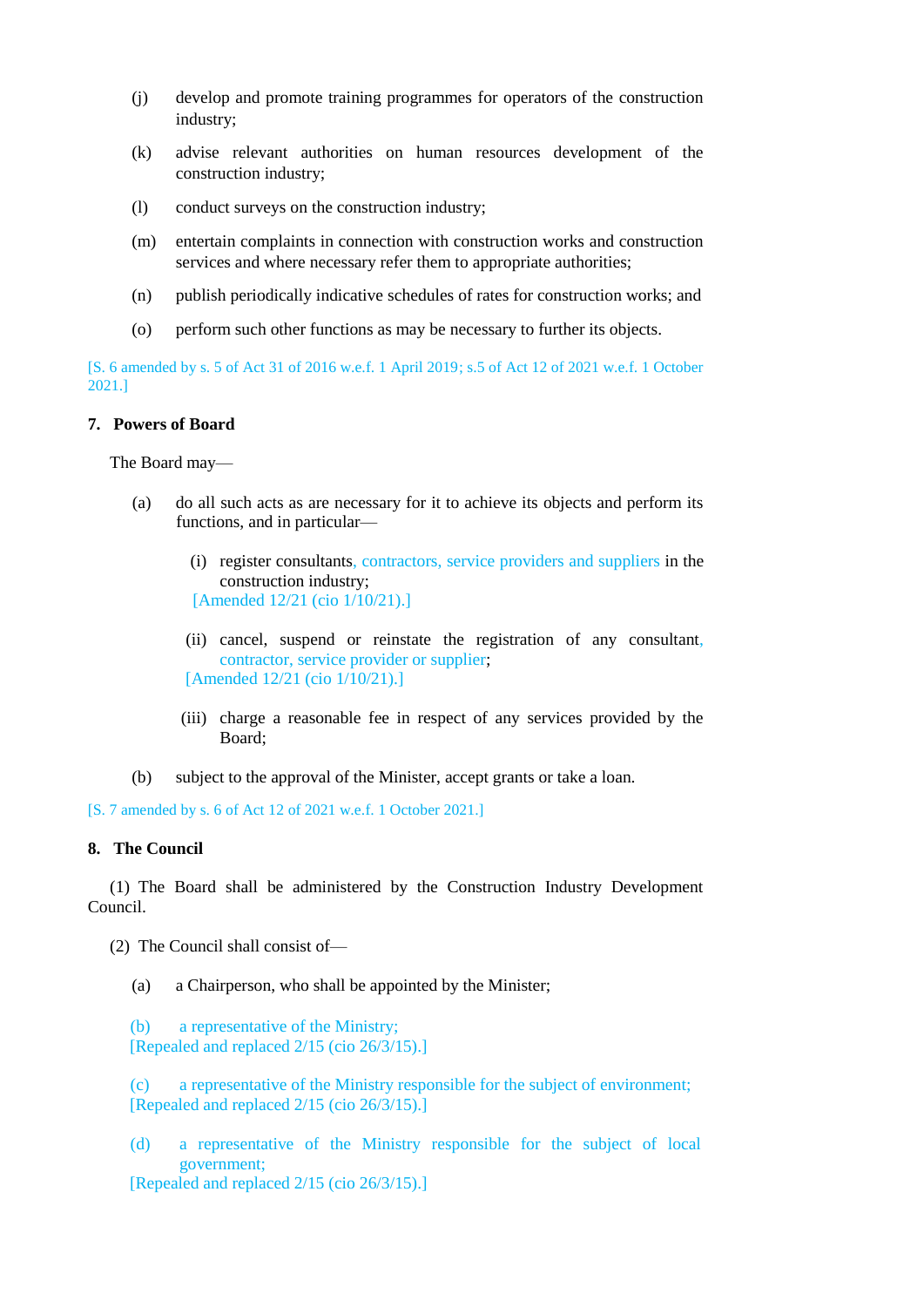(e) a professional architect, being a member of the Professional Architects' Council established under the Professional Architects' Council Act, to be designated by the Council;

[Repealed and replaced 2/15 (cio 26/3/15); RR 12/21 (cio 1/10/21).]

(f) a professional quantity surveyor, being a member of the Professional Quantity Surveyors' Council established under the Professional Quantity Surveyors' Council Act, to be designated by the Council;

[Repealed and replaced 2/15 (cio 26/3/15); RR 12/21 (cio 1/10/21).]

(g) a registered engineer, being a member of the Council of Registered Professional Engineers of Mauritius established under the Registered Professional Engineers Council Act, to be designated by the Council; [Repealed and replaced 2/15 (cio 26/3/15); RR 12/21 (cio 1/10/21).]

(h) a representative of the small and medium enterprises of the construction sector, to be appointed by the Minister; [Repealed and replaced 2/15 (cio 26/3/15).]

(i) a representative of an association of contractors for building and civil engineering works, to be appointed by the Minister; [Repealed and replaced 2/15 (cio 26/3/15).]

(j) a representative of an association of contractors for mechanical and electrical works, to be appointed by the Minister; [Repealed and replaced 2/15 (cio 26/3/15).]

(k) a person having wide experience in the construction industry, to be appointed by the Minister;

[Repealed and replaced 2/15 (cio 26/3/15); amended 12/21 (cio 1/10/21).]

(l) a representative of an association of consulting engineers, to be appointed by the Minister. [Added 12/21 (cio 1/10/21).]

 $(2)$ Where a member of a Council referred to in subsection  $(1)(e)$  to  $(g)$  is to be designated at a specified time, not being less than one month, and at the expiry of the specified time the member has not been designated by his respective Council, the Minister shall appoint another professional architect, professional quantity surveyor or registered engineer, as the case may be, to act as member of the Construction Industry Development Council.

[Inserted 12/21 (cio 1/10/21).]

(3) Every member of the Council, other than the a member referred to in subsection  $(2)(b)$ , (c) and (d), shall hold office for a period of 2 years. [Amended 2/15 (cio 26/3/15).]

(4) A member other than an ex officio member may not serve for more than 2 consecutive terms, unless the Minister reappoints him on account of his exceptional experience or the importance of his continued membership for the purpose of implementing a plan of action that he initiated.

(5) A member must immediately vacate his office—

- (a) if he is convicted of any offence involving fraud or dishonesty;
- (b) if he has been removed from an office of trust on account of his misconduct;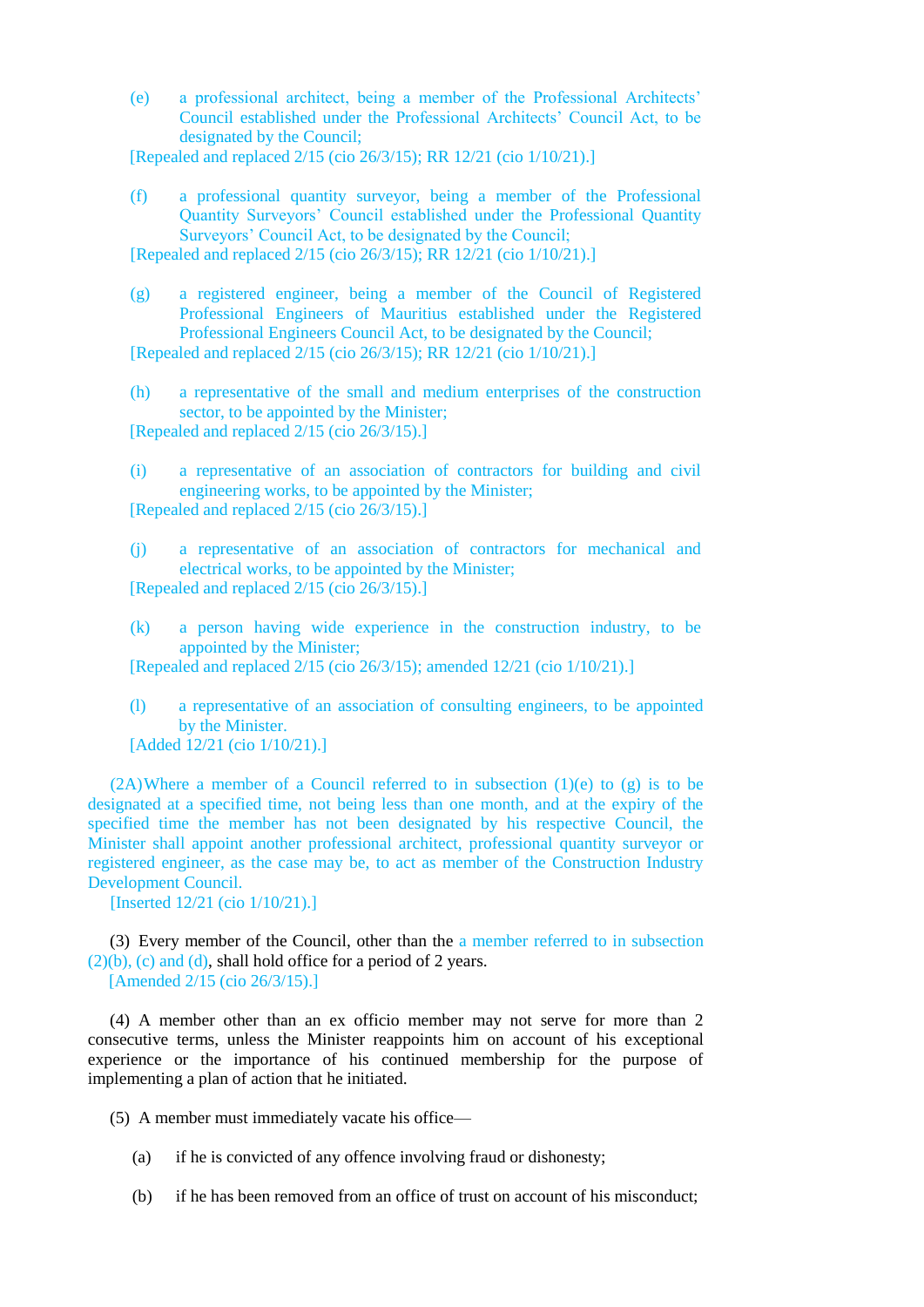(c) for any reason stated in section 37 (3) of the Interpretation and General Clauses Act.

(6) Every member of the Council shall be paid from the General Fund such fees and allowances as the Minister may determine.

[S. 8 amended by s. 4 of Act 2 of 2015 w.e.f. 26 March 2015; s. 7 of Act 12 of 2021 w.e.f. 1/October 2021.]

### **9. Meetings of Council**

(1) Subject to subsections (2) to (5), the Council shall regulate its meetings and proceedings in such manner as it thinks fit.

(2) The Council shall meet at least once a month at such place and time as the Chairperson may determine.

(3) Seven members shall constitute a quorum. [Amended 2/15 (cio 26/3/15); 12/21 (cio 1/10/21).]

(4) (a) The Council may co-opt such person as may be of assistance in relation to any matter brought before it.

(b) A person co-opted under paragraph (a) shall have no right to vote.

(5) (a) Every meeting of the Council shall be presided over by the Chairperson.

(b) In the absence of the Chairperson, the members present shall, in relation to that meeting, elect one of them to act as Chairperson and exercise the functions and have the powers of the Chairperson.

[S. 9 amended by s. 5 of Act 2 of 2015 w.e.f. 26 March 2015; s. 8 of Act 12 of 2021 w.e.f. 1 October 2021.]

## **10. Committees**

(1) The Council may appoint such committees as it considers appropriate to assist it in carrying out its functions.

(2) Any committee may consist of members of the Council and such other persons as the Council thinks fit to designate.

(3) Every committee shall be subject to, and act in accordance with, any directive given to it by the Council.

(4) Every committee shall regulate its meetings and proceedings in such manner as it thinks fit.

(5) A committee may invite any person to attend any of its meetings for the purpose of advising it on any matter under discussion, provided that the person so invited shall not be entitled to vote at any such meeting.

(6) The members of a committee or any person invited under subsection (5) to attend any meeting of a committee may be paid such fees and allowances as the Council may determine.

#### **11. Executive Director**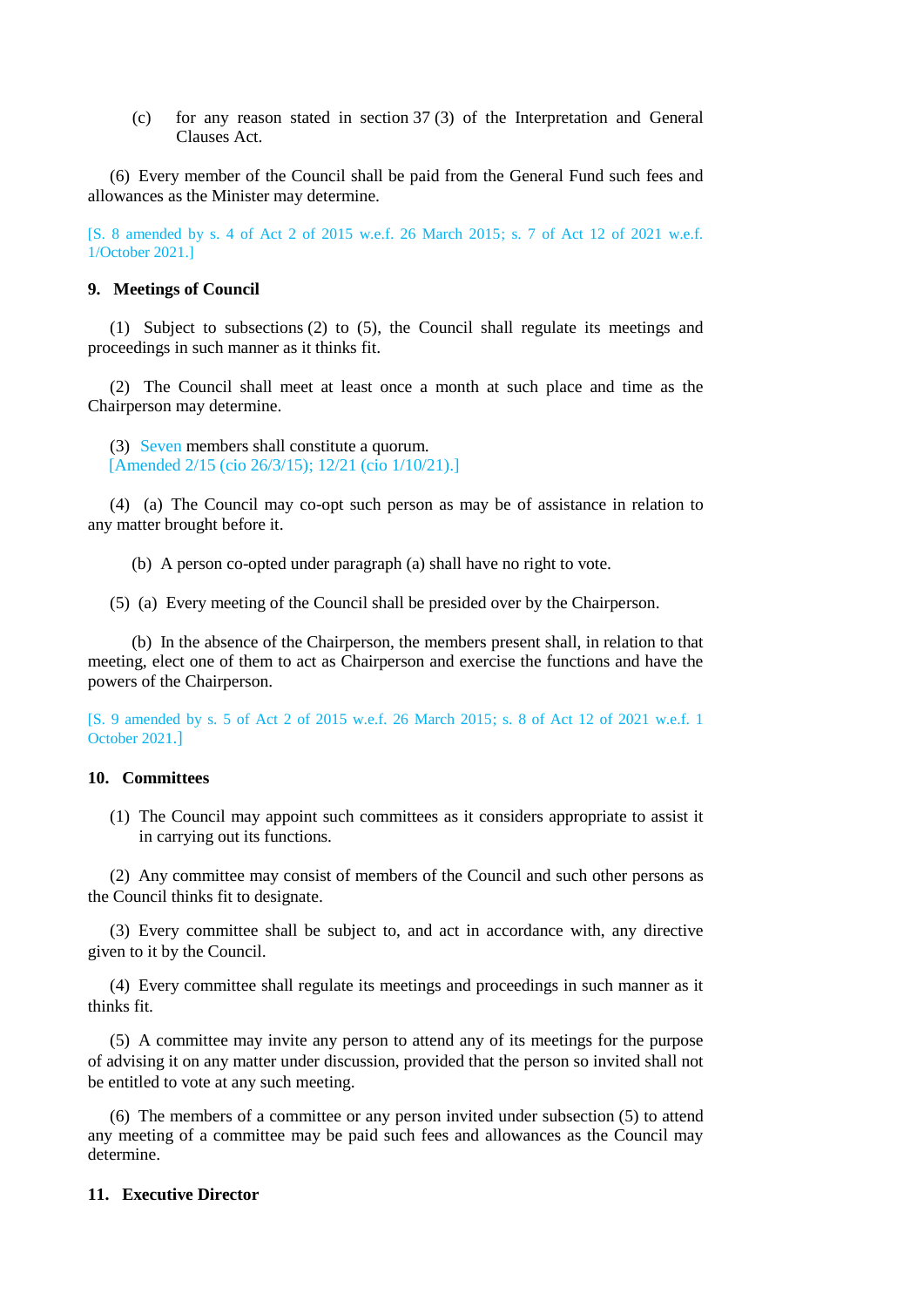(1) There shall be an Executive Director who shall be the chief executive officer of the Board.

(2) The Executive Director shall be appointed by the Council, with the approval of the Minister, on such terms and conditions as it thinks fit.

(3) The Executive Director shall be responsible to the Council for the proper administration and management of the functions and affairs of the Board in accordance with the policy laid down by the Council.

- (4) The Executive Director shall—
	- (a) attend every meeting of the Council;
	- (b) take part in the deliberations of the Council but shall not have the right to vote; and
	- (c) have the custody of all documents relating to the Board and keep minutes of all proceedings of the Council.

### **12. Appointment of staff**

(1) The Council may employ, on such terms and conditions as it thinks fit, such persons as may be necessary for the proper discharge of the functions of the Board.

(2) Any person appointed under subsection (1) shall be under the administrative control of the Executive Director.

### **13. Conditions of service of staff**

The Council may, with the approval of the Minister, make provision to govern the conditions of service of employees and, in particular, to deal with—

- (a) the appointment, dismissal, discipline, pay and leave of, and the security to be given to employees;
- (b) appeals by employees in case of dismissal or any other disciplinary measures; and
- (c) the establishment and maintenance of provident and pension fund schemes, medical schemes and the contribution payable to and the benefits recoverable from those schemes.

### **14. Disclosure of interest**

Where a member of the Council, the Executive Director or any employee has a direct or indirect interest in any matter brought before the Council, he—

- (a) shall immediately inform the Council; and
- (b) shall not participate in the deliberations or any part of the decision making process in relation to that matter.

### **15. Powers of authorised officers**

(1) The Executive Director may designate in writing such employees as he thinks fit to be authorised officers for the purpose of ascertaining whether the provisions of this Act or any regulations made under this Act are being complied with.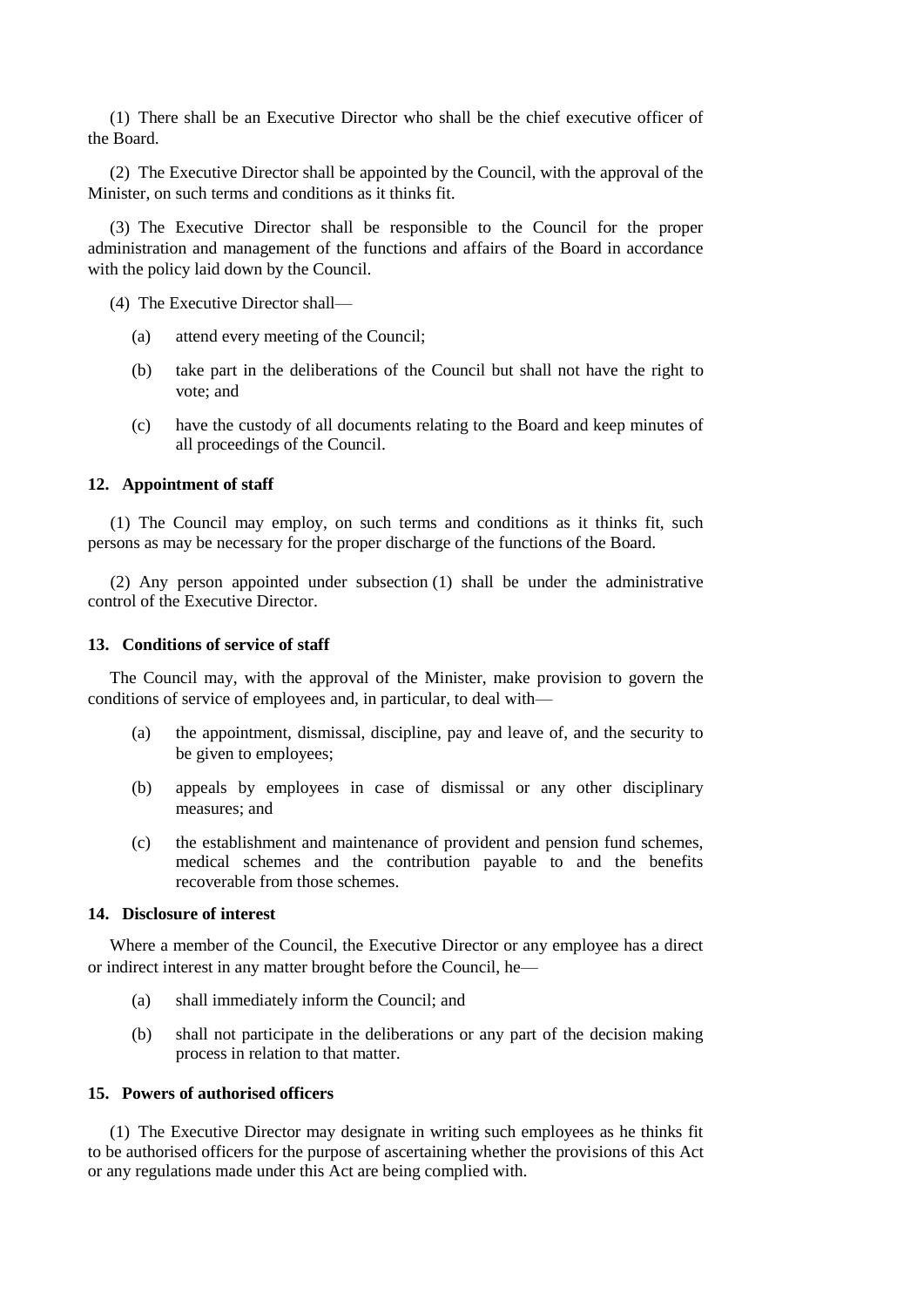(2) An authorised officer may, for the purposes of discharging his functions or exercising his powers—

- (a) enter, at all reasonable times, a construction site; and
- (b) make such enquiry or inspection as he thinks fit.

(3) In the course of an enquiry or an inspection under this section, an authorised officer may—

- (a) direct any person to submit information on the registration of a consultant, contractor, service provider or supplier; [Amended 12/21 (cio 1/10/21).]
- (b) require the production of any records kept by a consultant, contractor, service provider or supplier in the discharge of his duties and may make copies or take extracts of such records;

[Amended 12/21 (cio 1/10/21).]

- (c) retain possession of the documents or records for such period as is reasonably necessary for the purpose of the enquiry to which the documents or records relate;
- (d) on a construction site—
	- (i) inspect such equipment as he may consider necessary;
	- (ii) take or remove samples of any substance or things found on the site free of any charge;
	- (iii) take photographs and measurements and make sketches and recordings on the site;
	- (iv) require any person to state his name and residential address;
	- (v) require any person to give him such assistance as he may require.

(4) Every authorised officer shall produce, on request being made, his authority to any person referred to in subsection (3).

(5) On completion of his enquiry or inspection, the authorised officer shall submit to the Executive Director a report together with any information obtained and documents produced to him.

(6) The Executive Director shall, after consideration of the report and the information and documents submitted under subsection (5), make such recommendations to the Council as he considers appropriate.

### [S. 15 amended by s. 9 of Act 12 of 2021 w.e.f. 1 October 2021.]

#### **16. Protection from liability**

No liability, civil or criminal, shall attach to the Council, any member of the Council, or member of a committee, or officer of the Board, for any damage or loss suffered by any person in consequence of any act or thing which was done, or omitted to be done, in good faith in the exercise or performance of a power or function under this Act.

#### **17. Powers of Minister**

The Minister may give directions of a general character to the Board, not inconsistent with the objects of this Act, and the Board shall comply with such directions.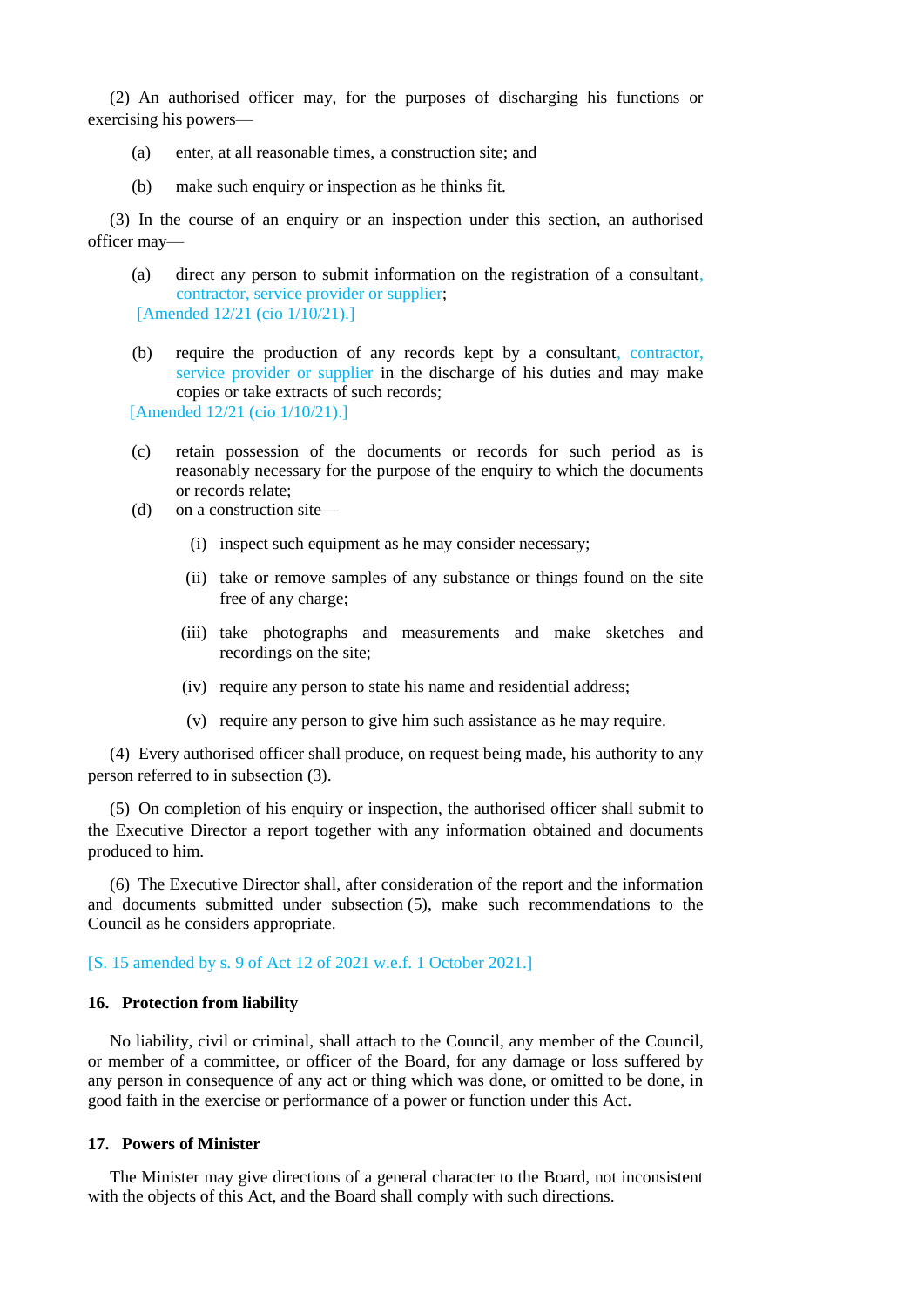#### **18. Register**

(1) The Council shall keep and maintain a Register of Consultants, a Register of Contractors, a Register of Service Providers and a Register of Suppliers at its office, in which shall be entered—

[Amended 12/21 (cio 1/10/21).]

(a) the names, business addresses, grades and field or area of specialisation, as the case may be, of every consultant, contractor, service provider or supplier registered under this Act;

[Amended 31/16 (cio 1/3/17); 12/21 (cio 1/10/21).]

(b) such other particulars as the Council may, from time to time, determine.

(2) The Register of Consultants, the Register of Contractors, the Register of Service Providers and the Register of Suppliers shall be made available for inspection by members of the public at all reasonable times during office hours. [Amended 12/21 (cio 1/10/21).]

(S. 18 cio on 1 August 2014 – P 25/14)

(3) A Register shall be kept in such form and manner as the Council may determine. [Added 12/21 (cio 1/10/21).]

[S. 18 amended by s. 6 of Act 31 of 2016 w.e.f 1 March 2017; s. 10 of Act 12 of 2021 w.e.f. 1 October 2021]

#### **19. Registration of consultant and contractor**

(1) No person shall offer his services as a consultant or as a contractor, unless he is registered under this Act.

(2) An application for registration as a consultant or as a contractor shall be made in such form and manner as the Council may approve and shall be accompanied by such non-refundable processing fee as may be prescribed.

[Repealed and replaced by 38/11 (2/4/12); amended 27/13 (cio 21/12/13); 31/16 (cio 1/3/17)]

(3) (a) The Council may require an applicant to attend an interview to be conducted by a panel constituted of members of the Council and such other persons as the Council may appoint.

(b) The Council may reject an application where the applicant fails, without reasonable excuse, to attend an interview.

(4) The Council may require from an applicant such information as is necessary to determine—

- (a) his standard of performance and his track record;
- (b) his financial capability to ensure financial commitments for the works or services he will be undertaking;
- (c) whether he has the necessary resources to undertake construction works and services corresponding to the classes, grades, fields or areas of registration applied for, as the case may be; and

[RR 31/16 cio 1/3/17]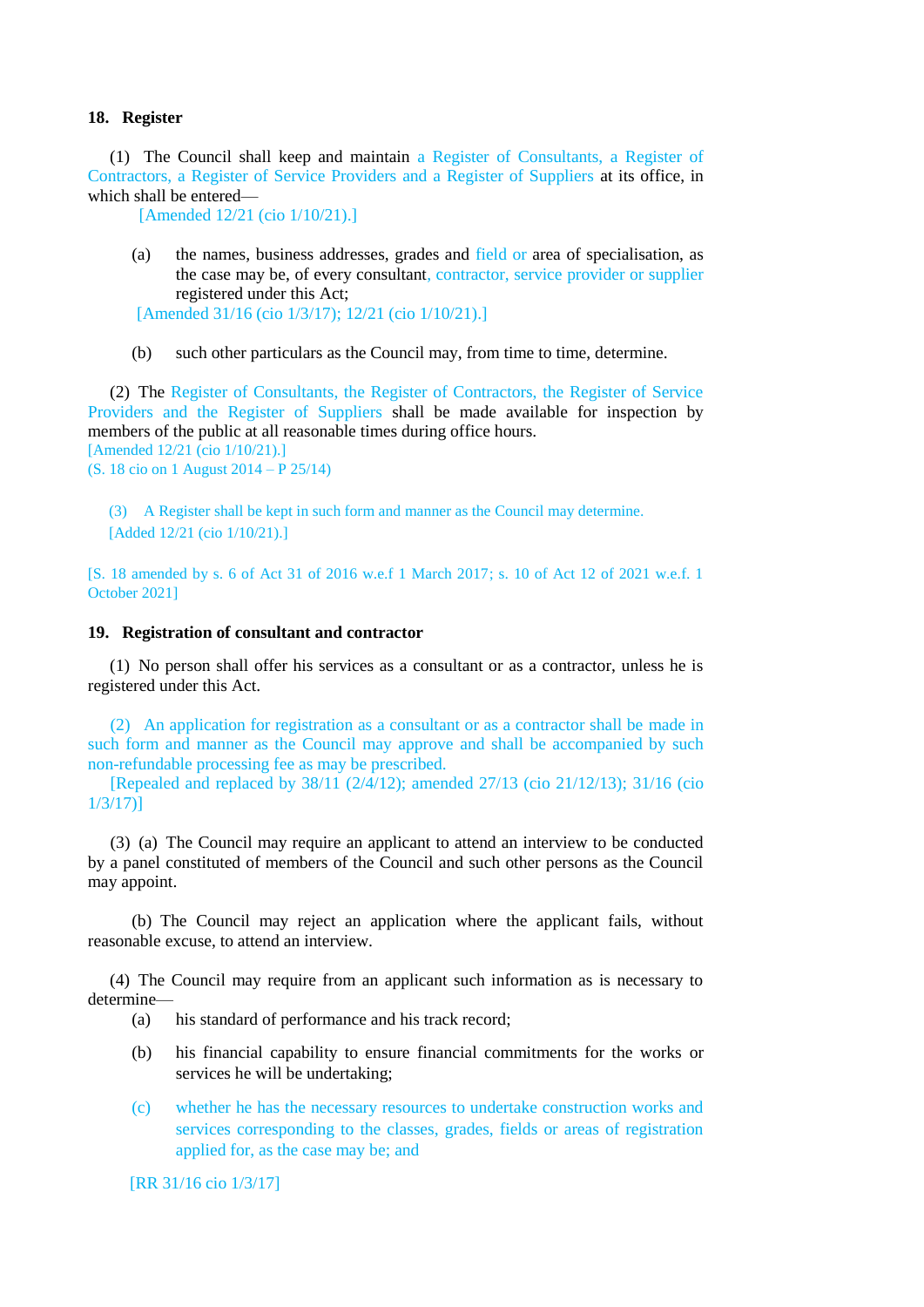(d) whether he is a fit and proper person to be registered, taking into consideration his reputation, character and reliability. [Amended 12/21 (cio 1/10/21).]

(5) The Council shall not grant an application for registration where—

- (a) the applicant has been adjudged bankrupt or declared insolvent, or, in the case of a corporate body, has been the subject of a winding up order;
- (b) any of the principals, associates or partners of a consultancy firm or contractor has been found guilty of professional misconduct by a recognised professional body and his participation was, in the opinion of the Council, material for the grant of the registration;

(c) the applicant has been convicted of an offence involving fraud or dishonesty; [Amended 12/21 (cio 1/10/21).]

(d) the applicant has submitted misleading or insufficient information for the purposes of his registration;

[Amended 12/21 (cio 1/10/21).]

(e) the standard of performance and the track record of the applicant demonstrate that the applicant has been negligent in the provision of his consultancy services or construction works;

[Added 12/21 (cio 1/10/21).]

- (f) the applicant has, without good cause, abandoned any of his consultancy services or construction works; [Added 12/21 (cio 1/10/21).]
- (g) the applicant does not have the necessary resources to undertake construction works corresponding to the class, grade, field or area of specialisation applied for, as the case may be;

[Added 12/21 (cio 1/10/21).]

- (h) the applicant is suspended or debarred, pursuant to section 53 of the Public Procurement Act, as a bidder or supplier; or [Added 12/21 (cio 1/10/21).]
- (i) the applicant appears on the ineligibility list of the African Development Bank, Asian Development Bank, European Bank for Reconstruction and Development, Inter-American Bank Group or World Bank, or such other organisation as may be prescribed. [Added 12/21 (cio 1/10/21).]

(6) Where the Council grants an application under this section, it shall—

- (a) determine—
	- (i) the field of specialisation of the consultant, as specified in Part A of the Second Schedule; [Amended 31/16 (cio 1/3/17)]
	- (ii) the class of works, grade and the area of specialisation, where applicable, of the contractor, as specified in Parts B and C of the Second Schedule and the Third Schedule respectively; or [Amended 2/15 (cio 26/3/15); 31/16 (cio 1/3/17)]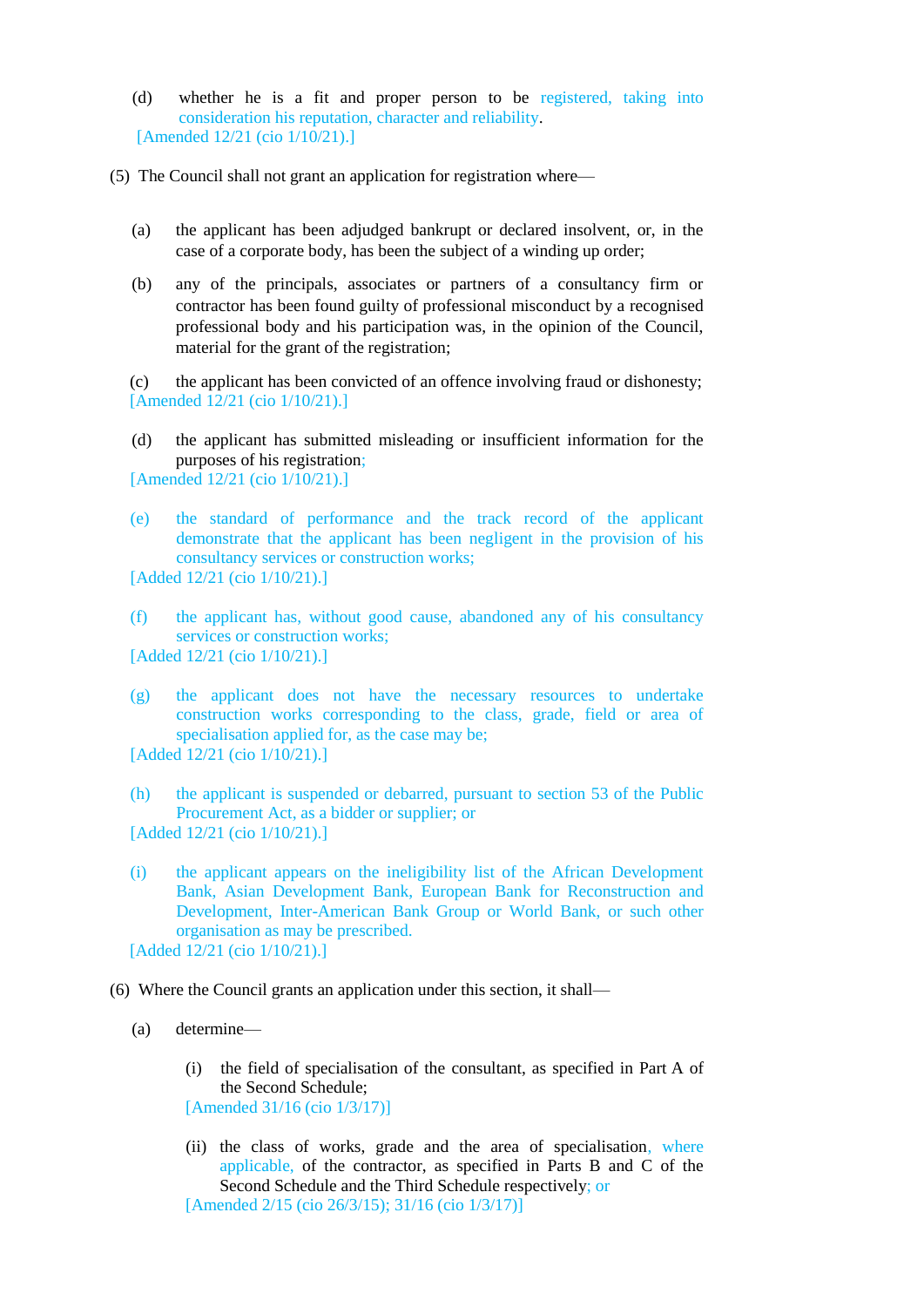(iii) any limitation to construction works the contractor is subject to,

[Added 31/16 (cio 1/3/17)]

in respect of which the registration is granted;

(b) on payment of such fee as may be prescribed, issue a certificate of registration to the applicant on such other terms and conditions as it may determine;

[RR 31/16 (cio 1/3/17)]

(c) assign a registration reference to every registered consultant or contractor.

(7) A certificate of registration—

- (a) shall not be transferable;
- (b) shall not entitle—

(i) a consultant to undertake or implement any project which is not within the field of specialisation;

(ii)a contractor to undertake or implement any construction works which is not within the class of works, the grade and the area of specialisation, as the case may be,

[Amended 31/16 (cio 1/3/17)]

in respect of which the certificate is issued.

(8) (a) Where there is any change in the information provided at the time of application for registration as consultant or contractor, the registered consultant or contractor shall, as soon as practicable, notify the Council of such change.

(b) The Council may, where there is any change referred to in paragraph (a), issue, on payment of such fee as may be prescribed, a new certificate of registration to the consultant or contractor, as the case may be, and on such other terms and conditions as it may determine.

[Added 31/16 (cio 1/3/17)] (S. 19 cio on 1 August 2014 – P 25/14.)

[S. 19 amended by s. 8 of At 38 of 2011 w.e.f.2 April 2012; s. 8 of Act 27 of 2013 w.e.f. 21 December 2013, s. 6 of Act 2 of 2015 w.e.f. 26 March 2015; s. 7 of Act 31 of 2016 w.e.f. 1 March 2017; s. 11 of Act 12 of 2021 w.e.f. 1 October 2021.]

**20. Provisional or temporary registration of foreign consultant or foreign contractor**

(1) No foreign consultant or foreign contractor shall provide consultancy services or carry out construction works in Mauritius, as the case may be, unless he or it undertakes to work in collaboration with a local consultant or local contractor, as the case may be, and he or it is temporarily registered under this Act.

[Amended 12/21 (cio 1/10/21).]

(2) (a) A foreign consultant or foreign contractor who or that intends to provide consultancy services or carry out construction works in Mauritius in respect of a project shall –

> (i) before bidding for the project, apply, subject to subsection (5), for provisional registration in such form and manner as the Council may approve; or

[Amended 27/13 (cio 21/12/13; RR 31/16 cio 1/3/17]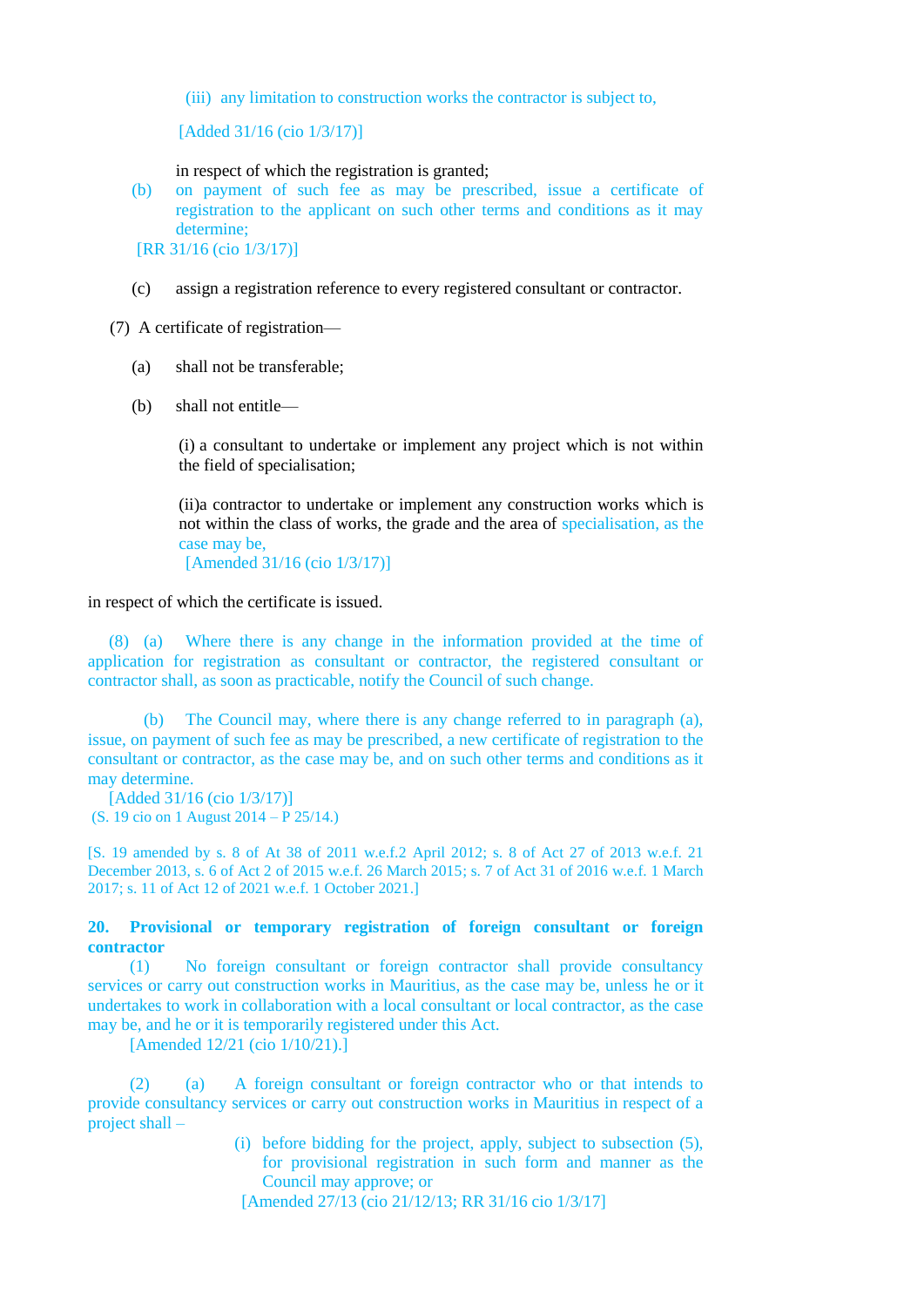(ii) where he has been awarded a contract for the project, apply for temporary registration in such form and manner as the Council may approve;.

[Amended 27/13 (cio 21/12/13); Amended 31/16 (cio 1/3/17)]

(aa) Notwithstanding paragraph (a), where there has been no bidding exercise and a foreign consultant or foreign contractor has been awarded a contract directly for a project, the consultant or contractor, as the case may be, shall apply for a temporary registration in such form and manner as the Council may determine. [Inserted 12/21 (cio 1/10/21).]

(b) An applicant shall pay such non-refundable processing fee as may be prescribed.

(3) Subject to section 19(4) to (8), the Council may grant the application and shall issue to the applicant –

(a) a certificate of provisional registration; or

(b) a certificate of temporary registration,

as the case may be, subject to the payment of such fee as may be prescribed and on such terms and conditions as may be prescribed.

[Amended 12/21 (cio 1/10/21).]

(4) (a) A certificate of provisional registration shall be valid for a period of one

year

[Amended 31/16 (cio 1/3/17)]

(b) A certificate of temporary registration shall lapse upon completion of the contract or upon the earlier determination of the contract.

(5) Notwithstanding subsection (2)(a)(i), where a foreign consultant or foreign contractor has been issued with a certificate of provisional registration for a project, that consultant or contractor shall, in relation to another project, not apply for another certificate of provisional registration if the certificate he holds qualifies him to bid for that other project.

[Added 31/16 (cio 1/3/17)]

(6) A foreign consultant or foreign contractor who holds a provisional registration which does not qualify him to bid for another project may apply for another provisional registration in the field of specialisation or class of works or grade or area of specialisation required for that project.

[Added 31/16 (cio 1/3/17)]

(7) (a) This section shall not apply to  $a -$ 

- (i) foreign consultant
	- (A) who has been providing consultancy services in the construction industry during the 10 years preceding the coming into operation of this subsection; and
	- (B) where at least two thirds, or such other percentage as may be prescribed, of the total number of its employees are citizens of Mauritius; or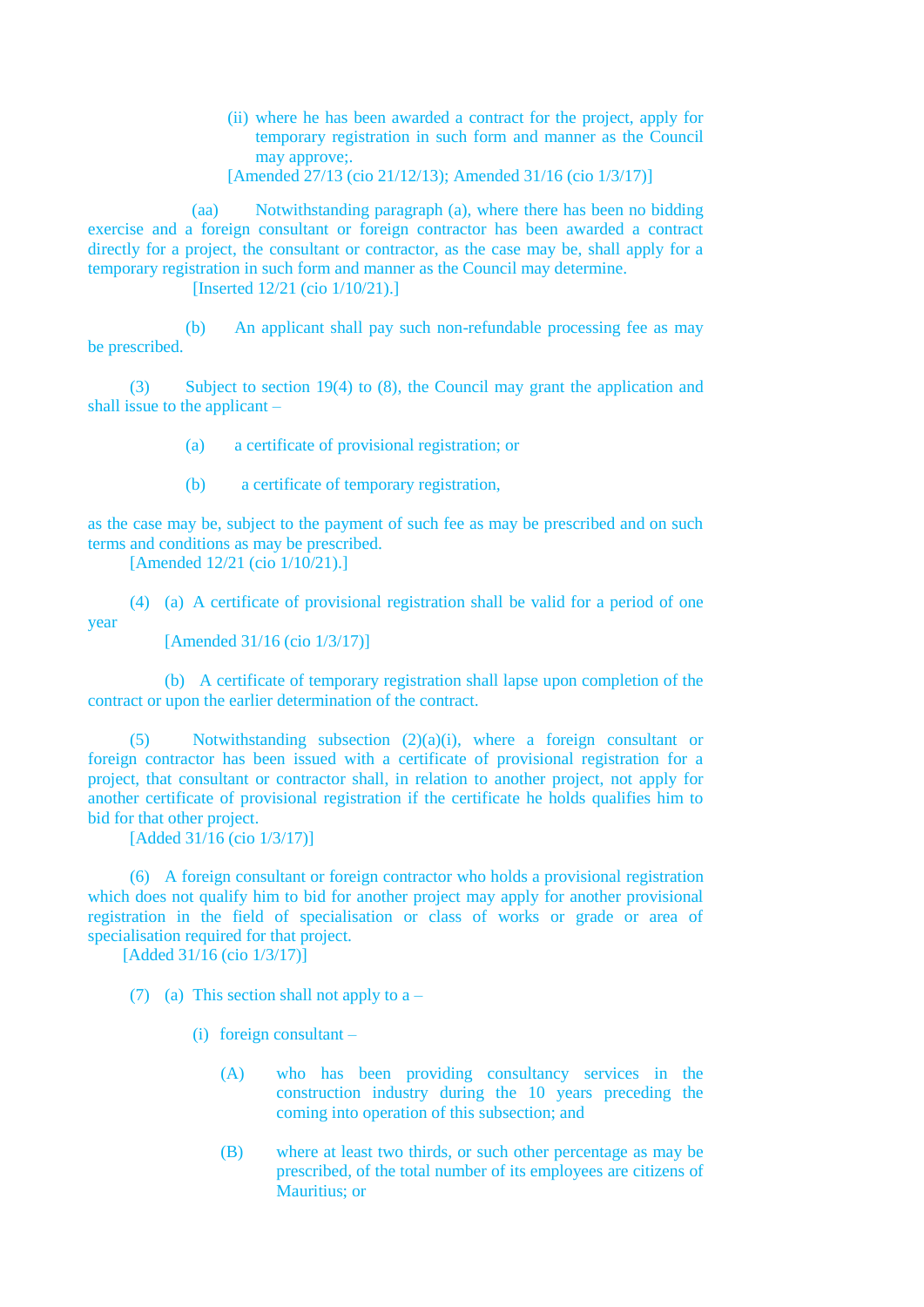(ii) foreign contractor –

(A) who has been carrying construction works in the construction industry during the 20 years preceding the coming into operation of this subsection; and

(B) where at least two-thirds, or such other percentage as may be prescribed, of the total number of its or his employees are as citizens of Mauritius.

(b) A foreign consultant or contractor referred to in paragraph (a) shall, for the purpose of registration, make an application under section 19. [Added 31/16 (cio 1/3/17)]

(8) This section shall not apply to an individual foreign professional architect, individual foreign quantity surveyor or individual registered engineer appointed as such by the Public Service Commission.

[Added 12/21 (cio 1/10/21).]

(S. 20 cio on 1 August 2014 – P 25/14.)

[S. 20 repealed and replaced by 38/11 (cio 2/4/12); amended by s. 8 of Act 27 of 2013 w.e.f. 21 December 2013; s.8 of Act 31 of 2016 w.e.f 1 March 2017; s. 12 of Act 12 of 2021 w.e.f. 1 October 2021.]

# **20A. Registration of service provider and supplier**

(1) No person specified in the Fourth Schedule shall provide construction services other than consultancy services unless he is registered as a service provider with the Council.

- (2) No person shall import, manufacture or produce
	- (a) construction materials specified in Part I of the Fifth Schedule; or
	- (b) construction plant and equipment specified in Part II of the Fifth Schedule,

unless he is registered as a supplier under this Act.

(3) An application for registration as a service provider or supplier shall be made in such form and manner as the Council may approve and shall be accompanied by  $such -$ 

- (a) non-refundable processing fee as may be prescribed; and
- (b) information as the Council may determine.

(4) The Council may require from an applicant such information as is necessary to determine –

- (a) his standard of performance and his track record;
- (b) his financial capability to ensure financial commitments for the services he intends to undertake;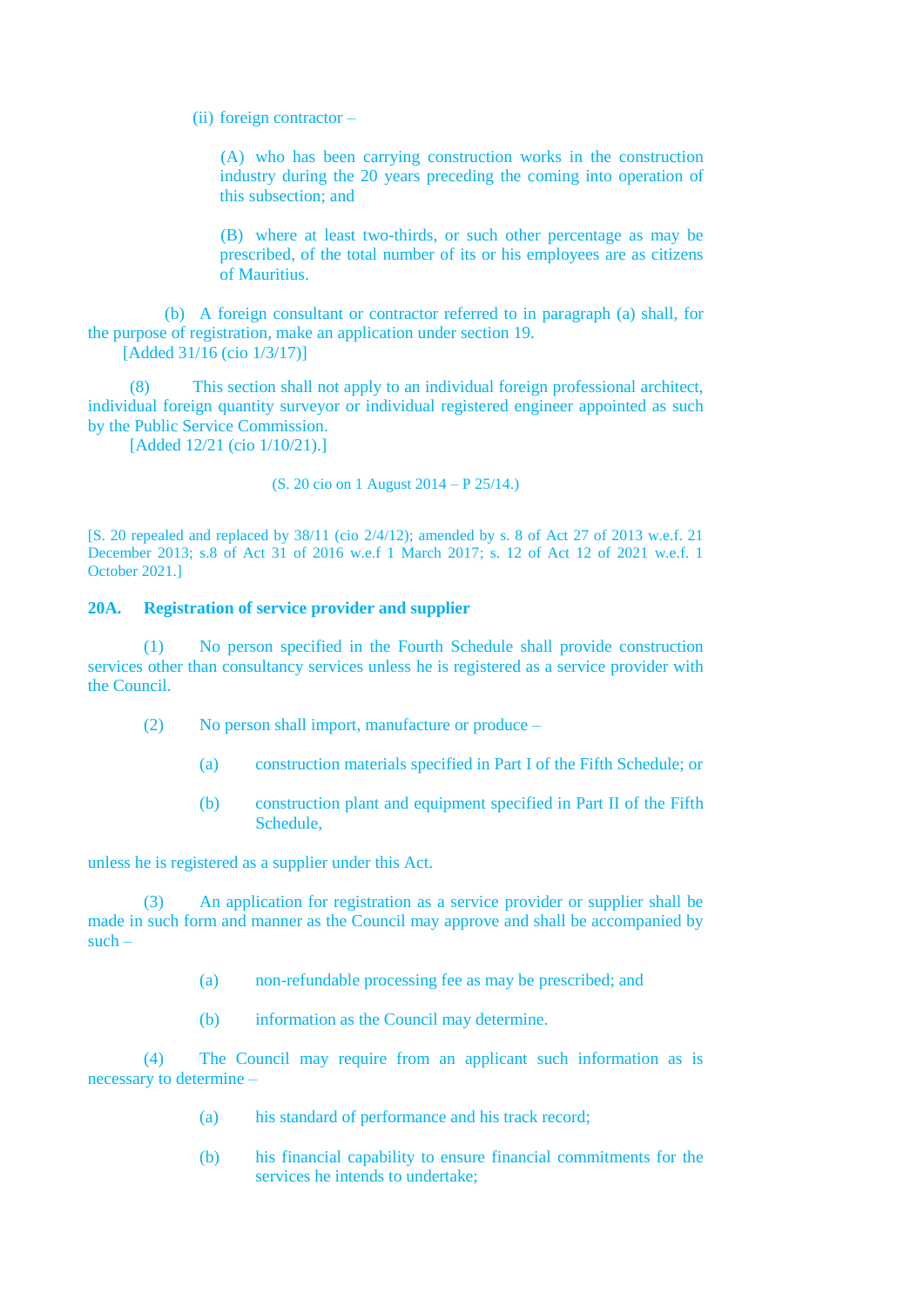(c) whether he is a fit and proper person to be registered, including his reputation, character and reliability.

(5) The Council shall, within 45 days from the date when all necessary information is obtained, grant or reject the application.

(6) The Council shall, within 7 days of the determination of the application, notify the applicant of its decision.

- (7) Where an application is granted
	- (a) the applicant shall, within 30 days from the date of notification, pay the such registration fee as may be prescribed; and
	- (b) the Council shall, on payment of the registration fee, issue to the applicant a certificate of registration, on such terms and conditions as the Council may determine.

(8) Where an applicant fails to pay the registration fee within the delay specified in subsection  $(7)(a)$ , he shall be liable to a surcharge of 10 per cent of the registration fee.

[S. 20A inserted by s. 13 of Act 12 of 2021 w.e.f. 1 October 2021.]

#### **21. Duration and renewal of registration**

(1) A registration under section 19, shall, unless previously suspended or cancelled, continue to be in force until 30 June next following the date when it was issued or last renewed, but shall, subject to section 22, be renewable for yearly periods ending 30 June.

(1A) A registration under section 20A shall, unless previously suspended or cancelled, be valid for a period of 2 years. [Inserted 12/21 (cio 1/10/21).]

(2) (a) An application for the renewal of a registration under sections 19 and 20A shall be made to the Council in such form and manner as it may determine. [Amended 12/21 (cio 1/10/21).]

(b) The Council may renew or reject the application. [RR 31/16 cio 1/3/17]

(3) The holder of a certificate of registration shall, at least one month prior to the expiry of the certificate, pay such renewable fee as may be prescribed and he shall be issued with a new certificate of registration.

[Added 12/21 (cio 1/10/21).]

(S. 21 cio on 1 August 2014 – P 25/14.)

[S. 21 repealed and replaced by s. 9 of Act 31 of 2016 w.e.f. 1 March 2017; amended by s. 14 of Act 12 of 2021 w.e.f. 1 October 2021.]

### **21A. Submission of bidding documents**

When inviting bids through open advertised bidding or selective bidding where foreign consultants or foreign contractors would be invited, a public body shall, after the publishing of the notice of bid, submit a complete set of the bidding documents to the **Board**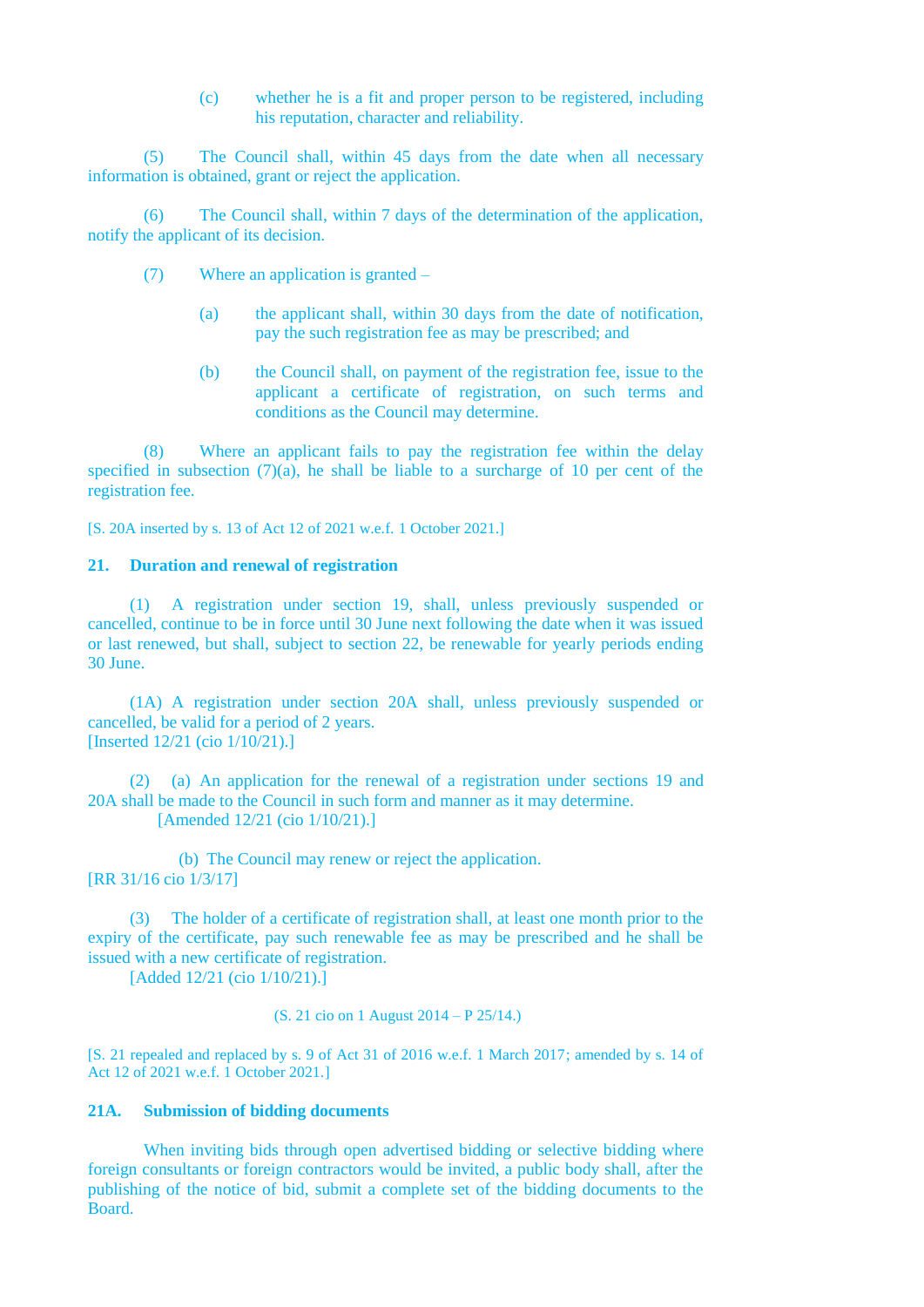# [S. 21A inserted by s. 10 of Act 31 of 2016 w.e.f. 1 March 2017.]

#### **21B. Review of registration**

The Council shall, every 3 years or at such time as it may determine, review the registration of every consultant, contractor, service provider and supplier.

[S. 21B. inserted by s. 15 of Act 12 of 2021 w.e.f. 1 October 2021.]

### **21C. Collection of statistical information**

The Council may, from time to time, collect statistical information in the field of construction.

[S. 21C. inserted by s. 15 of Act 12 of 2021 w.e.f. 1 October 2021.]

### **21D. Power to obtain information**

Notwithstanding any other enactment but subject to this Act, the Council may, in relation to a matter pertaining to the construction industry –

- (a) by notice in writing, require a person to furnish, in such form and manner and within such time as may be specified, such information relating to that matter as may be required;
- (b) by interviewing a person, require the person to furnish such information relating to that matter; and
- (c) by notice in writing, require a person to fill in a form attached to the notice and to return it in such manner and within such time as may be specified.

# [S. 21D. inserted by s. 15 of Act 12 of 2021 w.e.f. 1 October 2021.]

### **22. Non-renewal of registration**

(1) Where the holder of a certificate of registration applies for renewal of his certificate after the expiry of the period of validity of the certificate, but within 30 days thereof, he shall, in addition to the renewal fee, be liable to a surcharge of 25 per cent of the renewal fee.

[Amended 31/16 (cio 1/3/17); 12/21 (cio 1/10/21).]

(2) A registration shall lapse if it is not renewed within 30 days of the expiry of its period of validity.

[Amended 12/21 (cio 1/10/21).]

(3) The registration of a consultant, contractor, service provider or supplier whose certificate of registration has lapsed shall be struck off the Register. [Amended 12/21 (cio 1/10/21).]

(S. 22 cio on 1 August 2014 – P 25/14).)

[S 22 amended by s. 11 of Act 31 of 2016 w.e.f. 1 March 2017); s. 16 of Act 12 of 2021 w.e.f. 1 October 2021.]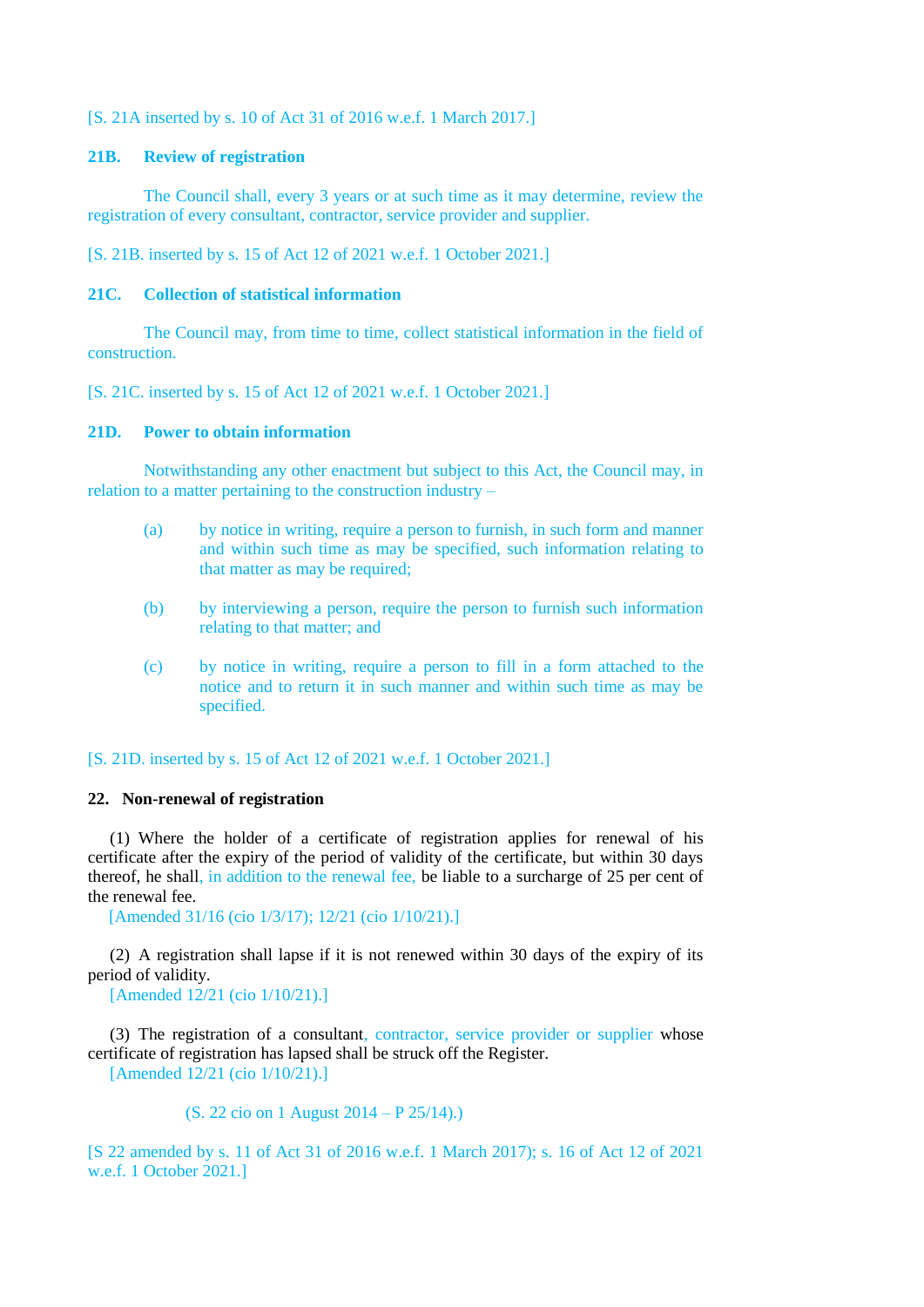#### **23. Cancellation and suspension of registration**

- (1) The Council may cancel the registration of a consultant or a contractor where—
	- (a) the consultant, contractor, service provider or supplier, as the case may be  $-$

[Amended 12/21 (cio 1/10/21).]

- (i) has been adjudged bankrupt or declared insolvent or, in the case of a corporate body, has been the subject of a winding up order;
- (ii) has obtained his certificate of registration by fraud or misrepresentation;
- (iii) has, without good cause, abandoned any services or works, as the case may be, undertaken by him;

[Amended 12/21 (cio 1/10/21).]

- (iv) has been negligent in the provision of his services;
- (v) has ceased to act as consultant, contractor, service provider or supplier, as the case may be; [Amended 12/21 (cio 1/10/21).]
- (vi) has contravened any provision of this Act or any regulations made under this Act;
- (vii) has failed to comply with any condition specified in his certificate of registration;

[Amended 12/21 (cio 1/10/21).]

(viii) has tampered with a certificate of registration; [Added 12/21 (cio 1/10/21).]

- (ix) is suspended or debarred, pursuant to section 53 of the Public Procurement Act, as a bidder or supplier; or [Added 12/21 (cio 1/10/21).]
- (x) appears on the ineligibility lists of African Development Bank, Asian Development Bank, European Bank for Reconstruction and Development, Inter-American Development Bank Group or World Bank Group, or such other organisation as may be prescribed. [Added 12/21 9cio 1/10/21).]
- (b) any of the principals, associates or partners of a consultancy firm or contractor has been found guilty of professional misconduct by a recognised professional body and his participation was, in the opinion of the Council, material for the grant of the registration.

(2) Before cancelling the registration of any consultant, contractor, service provider or supplier under subsection  $(1)$   $(a)$   $(ii)$  to  $(vii)$  and  $(b)$ , the Council shall, by notice in writing, require him to show cause in writing, within 15 days of the date of the service of the notice, why the registration should not be cancelled.

[Amended 12/21 (cio 1/10/21).]

(3) The Council may, pending its decision to cancel a registration under this section, and where, in its opinion, the circumstances so require, suspend the registration of a consultant, contractor, service provider or supplier in any of the cases specified in subsection  $(1)$   $(a)$   $(ii)$  to  $(vii)$  and  $(b)$ .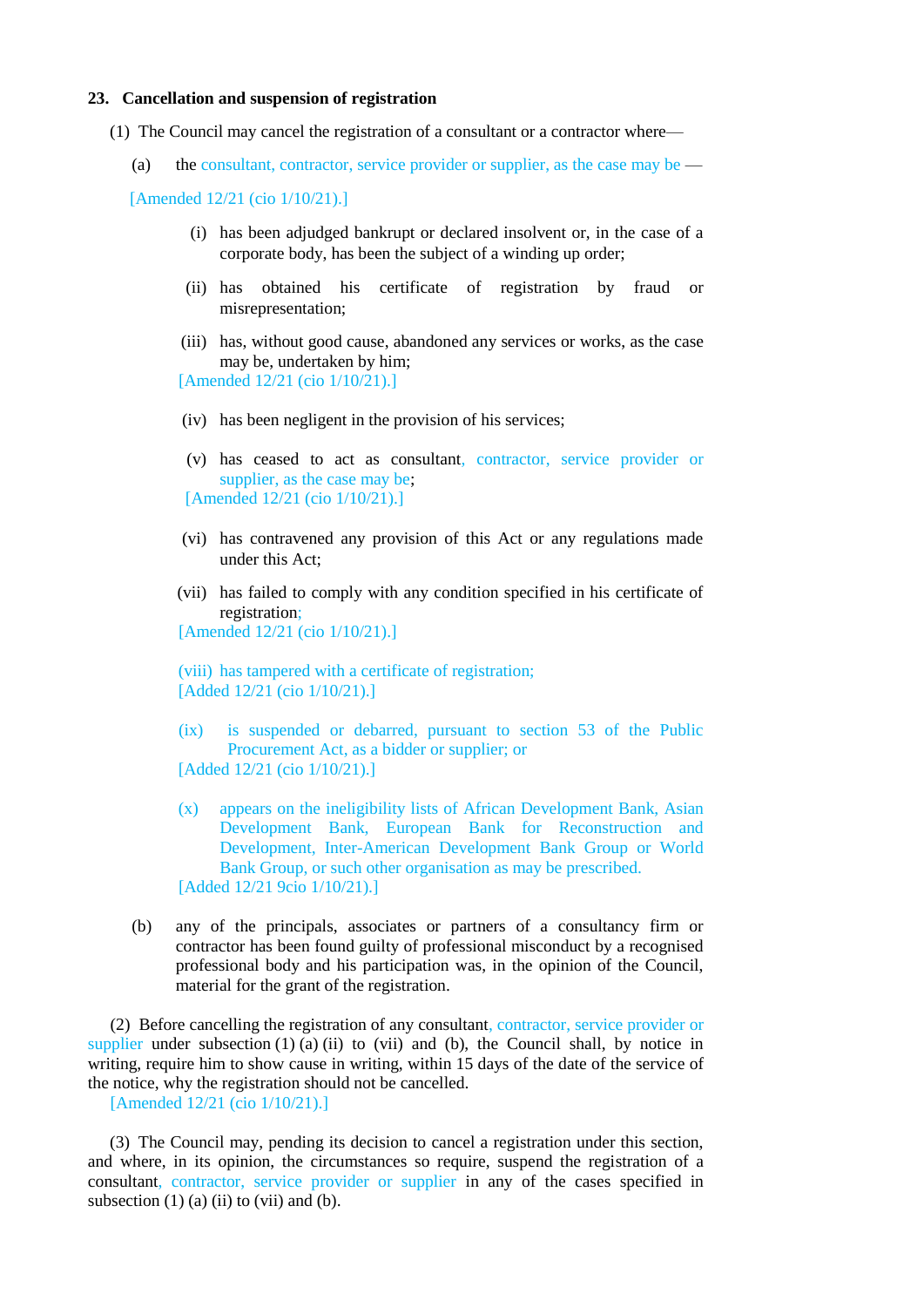[Amended 12/21 (cio 1/10/21).]

(4) The registration of—

(a) any consultant, contractor, service provider and supplier shall be automatically cancelled on his death; [Amended 12/21 (cio 1/10/21).]

(b) any consultant, contractor, service provider and supplier operating as a company, firm, association or partnership may be cancelled on the death, or deregistration by a professional body, of any of the principals, associates or partners whose participation or professional qualification was, in the opinion of the Council, material for the grant of its application for registration. [Amended 12/21 (cio 1/10/21).]

(5) The Council shall inform the consultant, contractor, service provider or supplier of its decision under subsection (1), (3), or (4) (b) within 7 days of its decision, by notice in writing, specifying the reasons for its decision.

[Amended 12/21 (cio 1/10/21).]

(6) A consultant, contractor, service provider or supplier who is informed that his certificate of registration has been cancelled or suspended shall surrender his certificate within 7 days of being so informed by the Council.

[Amended 12/21 (cio 1/10/21).]

(S. 23 cio on 1 August 2014 – P 25/14.)

[S. 23 amended by s. 17 of Act 12 of 2021 w.e.f. 1 october 2021.]

# **24. Publication**

(1) The Council shall, not later than 30 September of every year, publish an annual list of registered consultants contractors, service providers and suppliers in the *Gazette*. [Amended 12/21 (cio 1/10/21).]

(2) The Council shall publish in the *Gazette* and in at least one daily newspaper any cancellation or suspension of any registration made under this Act. [Amended 31/16 (cio 1/3/17)]

[S. 24 cio on 1 August 2014 – P 25/14; amended by s. 12 of Act 31 of 2016 w.e.f 1 March 2017; s. 18 of Act 12 of 2021 w.e.f. 1 October 2021.]

### **25. Appeal**

(1) Any consultant contractor, service provider or supplier who is aggrieved by any decision of the Council may, within 21 days of the notification to him of the decision, notify the Permanent Secretary of his intention to appeal, stating his grounds of appeal.

[Amended 12/21 (cio 1/10/21).]

(1A)The aggrieved consultant contractor, service provider or supplier shall, for the hearing of the appeal, pay such non-refundable fee as may be prescribed. [Inserted 31/16 (cio 1/3/17); amended 12/21 (cio 1/10/21).]

(2) The Permanent Secretary shall inform the Minister of the appeal and the Minister shall appoint an *ad hoc* Committee to hear the appeal within 15 days of the receipt of the notice of appeal.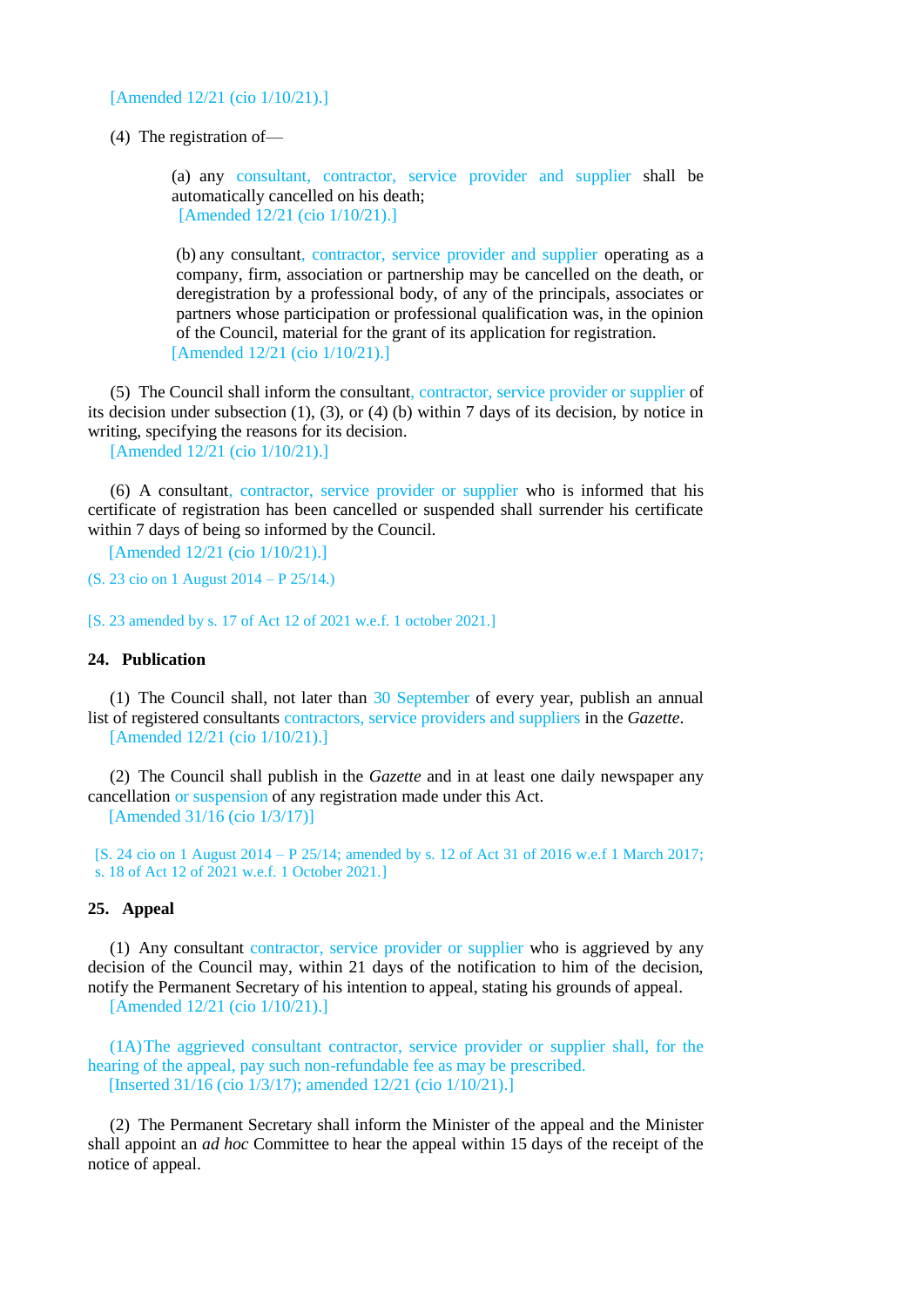(3) The *ad hoc* Appeal Committee shall comprise a barrister of not less than 3 years' standing as Chairperson, a public officer of a grade not less than Principal Assistant Secretary and a consultant or contractor of wide experience.

(4) (a) The ad hoc Committee shall determine the appeal not later than 60 days after the start of the hearing of the appeal.

(b) The ad hoc Committee may affirm, vary or reverse the decision of the Council, stating its reasons for doing so. [Repealed and replaced 12/21 (cio 1/10/21).]

(5) The Secretary of the *ad hoc* Appeal Committee shall be a public officer designated by the Permanent Secretary.

(6) The *ad hoc* Appeal Committee shall regulate its own procedure.

(7) The *ad hoc* Appeal Committee shall communicate its decision to the Minister, the Council and the appellant.

(S. 25 cio on 1 August 2014 – P 25/14.)

[S 25 amended by s. 13 of Act 31 of 2016 w.e.f. 1 March 2017; s. 19 of Act 12 of 2021 w.e.f 1 October 2021.]

## **25A. Compliance notice**

(1) Where a person is offering his services as a consultant, contractor, service provider or supplier without being registered under this Act, the Council shall cause to be served on that person a compliance notice ordering that person to make an application for registration.

- (2) A compliance notice shall, inter alia
	- (a) specify the period, not exceeding 30 days, within which the application for registration shall be made; and
	- (b) be in such form as may be prescribed.

(3) Where a compliance notice is served on a person, he shall not offer his services unless he is registered under this Act.

(4) Where a person who has been served with a compliance notice under subsection  $(1)$  –

- (a) fails to make an application for registration, the Council shall forthwith refer the matter to the Police; or
- (b) makes an application for registration, that application shall be dealt with in accordance with this Act.

(5) (a) Where the Council grants an application for registration, its shall not issue a certificate of registration unless the applicant pays, in addition to the appropriate registration fee, such penalty fee as may be prescribed not later than 28 days of being notified that his application has been approved.

(b) Where the applicant referred to in paragraph (a) fails to pay the appropriate registration fee and the penalty fee, the approval of the registration shall lapse and the Council shall forthwith refer the matter to the Police.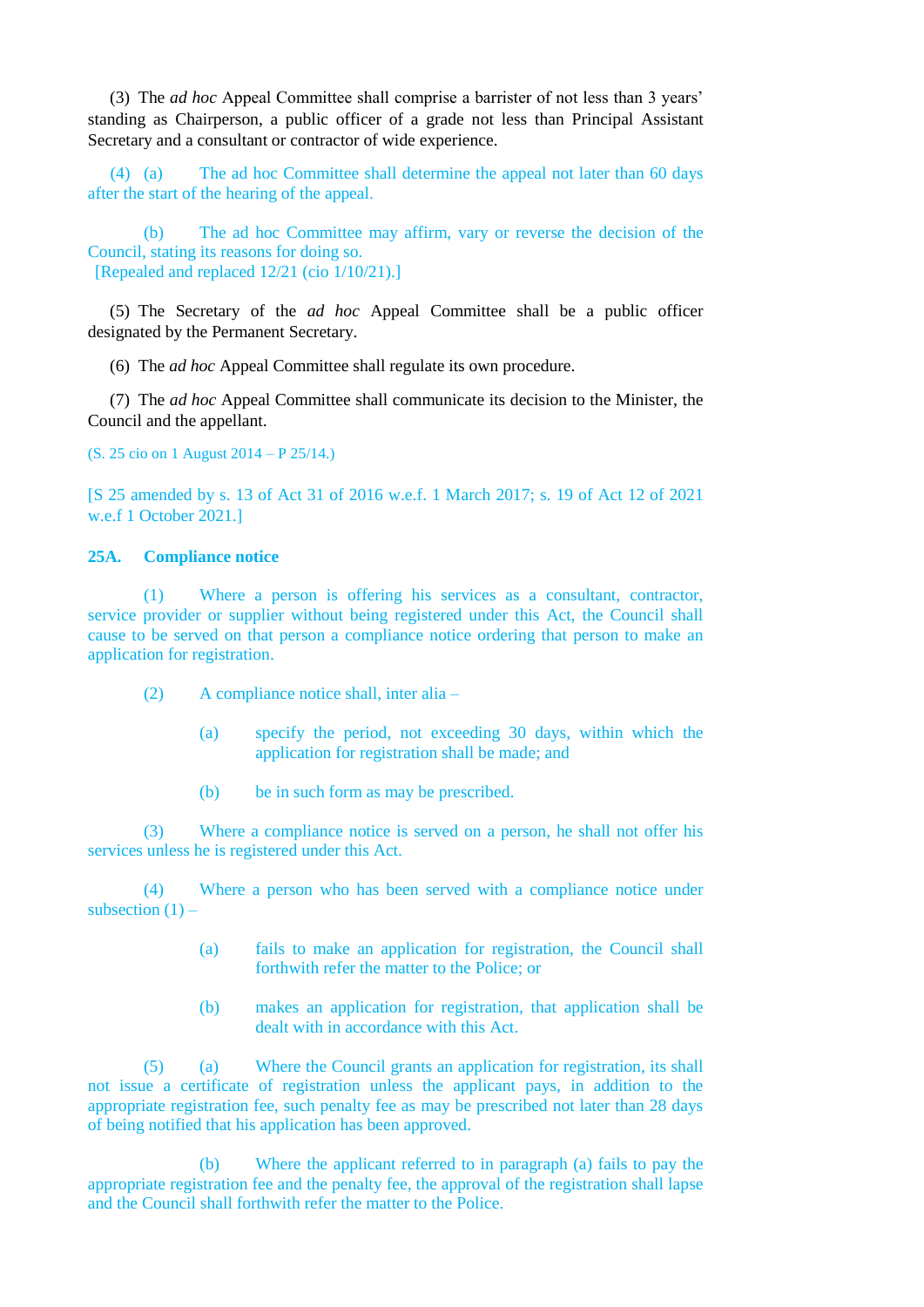(6) A person shall not be prosecuted for having offered his services without being registered –

- (a) as long as the delay granted in the compliance notice has not lapsed; or
- (b) where he has, pursuant to a compliance notice, applied for, and been issued with, a registration certificate.

(7) The Council shall, where a compliance notice sent by registered post returns undelivered and where personal service of the notice could not be effected by an authorised officer, cause substituted service –

- (a) by affixing a new compliance notice at the last known residence or business address of the person offering his services, or by affixing a copy of the new compliance notice where the construction works are being undertaken; and
- (b) by publication of the new compliance notice in 2 newspapers, subject to the publication of the new compliance notice in the second newspaper is effected not later than 15 days after the publication of the new compliance notice in the first newspaper.

(8) Where substituted service has been effected under subsection (7) and the person continues to offer his services without making an application for registration, the Council shall forthwith refer the matter to the Police.

[S. 25A. inserted by s. 20 of Act 12 of 2021 w.e.f. 1 October 2021.]

# **26. Offences**

(1) Any person who contravenes section 19(1), 19(7), 20(1), 20A(1) or 20A(2) shall commit an offence and shall, on conviction, be liable to a fine not exceeding one million rupees and to imprisonment for a term not exceeding 5 years. [Repealed and replaced 12/21 (cio 1/10/21).]

(2) Any person who obstructs, hinders, opposes or molests, or fails without reasonable excuse to comply with a requirement or direction of, an authorised officer in the performance of his duties under this Act shall commit an offence and shall, on conviction, be liable to a fine not exceeding 50,000 rupees and to imprisonment for a term not exceeding one year.

(3) The Court may, in addition to any penalty imposed under subsection  $(1)$  –

(a) order the forfeiture of any object, machine, plant, vehicle or any article used in, or connected in any way, with the commission of an offence;

(b) order, or prohibit, the doing of any act to stop a continuing contravention. [Added 12/21 (cio 1/10/21).]

[S. 26 amended by s. 21 of Act 12 of 2021 w.e.f. 1 October 2021.]

# **26A. Compounding of offences**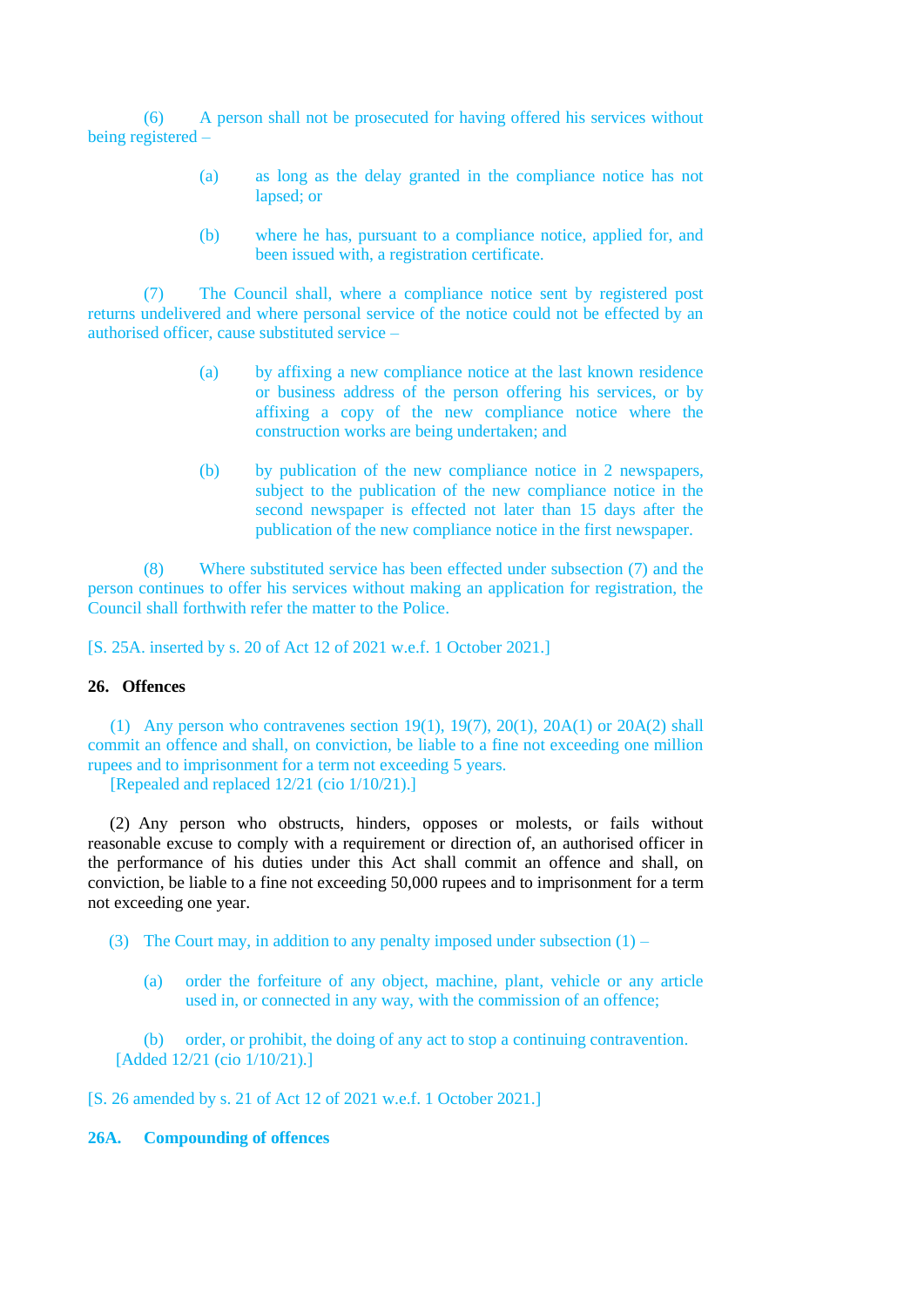(1) The Council may, with the consent of the Director of Public Prosecutions, compound any compoundable offence committed by a person where the person agrees, in writing, to pay such amount not exceeding the maximum penalty specified for the offence as may be acceptable to the Council.

(2) Every agreement to compound shall be final and conclusive and on payment of the agreed amount, no further proceedings in regard to the offence compounded shall be taken against the person who agreed to the compounding.

(3) Where the Council compounds an offence in accordance with this section, no further proceedings shall be initiated in respect of the offence so compounded against the person.

(4) Where the Director of Public Prosecutions does not give his consent to compound the offence or a person does not agree to compound the offence, the Council may, with the consent of the Director of Public Prosecutions, refer the case to the Police for legal proceedings.

(5) The Council may cause to be published, in such form and manner as it may determine, a public notice setting out the particulars of the agreed amount under subsection (1).

(6) In this section –

"compoundable offence" means an offence committed by a person under section 19(1), 19(7), 20(1), 20A(1) or 20A(2), or under such other section as may be prescribed.

[S. 26A. inserted by s. 22 of Act 12 of 2021 w.e.f. 1 October 2021.]

#### **27. Jurisdiction**

Notwithstanding section 114 of the Courts Act and section 72 of the District and Intermediate Courts (Criminal Jurisdiction) Act, a District Magistrate shall have jurisdiction to try an offence under this Act or any regulations made under this Act and inflict the penalties provided under this Act.

#### **28. Exemption from duties and charges**

Notwithstanding any other enactment, the Board shall be exempt from the payment of any duty, charge, fee, rate or tax.

#### **29. Service of documents**

(1) Any summons, notice or other document required or authorised to be served on the Board may be served by delivery to the Executive Director at the registered office of the Board.

(2) Service of process by, on or on behalf of, the Executive Director shall be equivalent to service by, on or on behalf of, the Board.

### **30. Execution of documents**

(1) All documents shall be deemed to be executed by or on behalf of the Council if signed by the Chairperson and the Executive Director.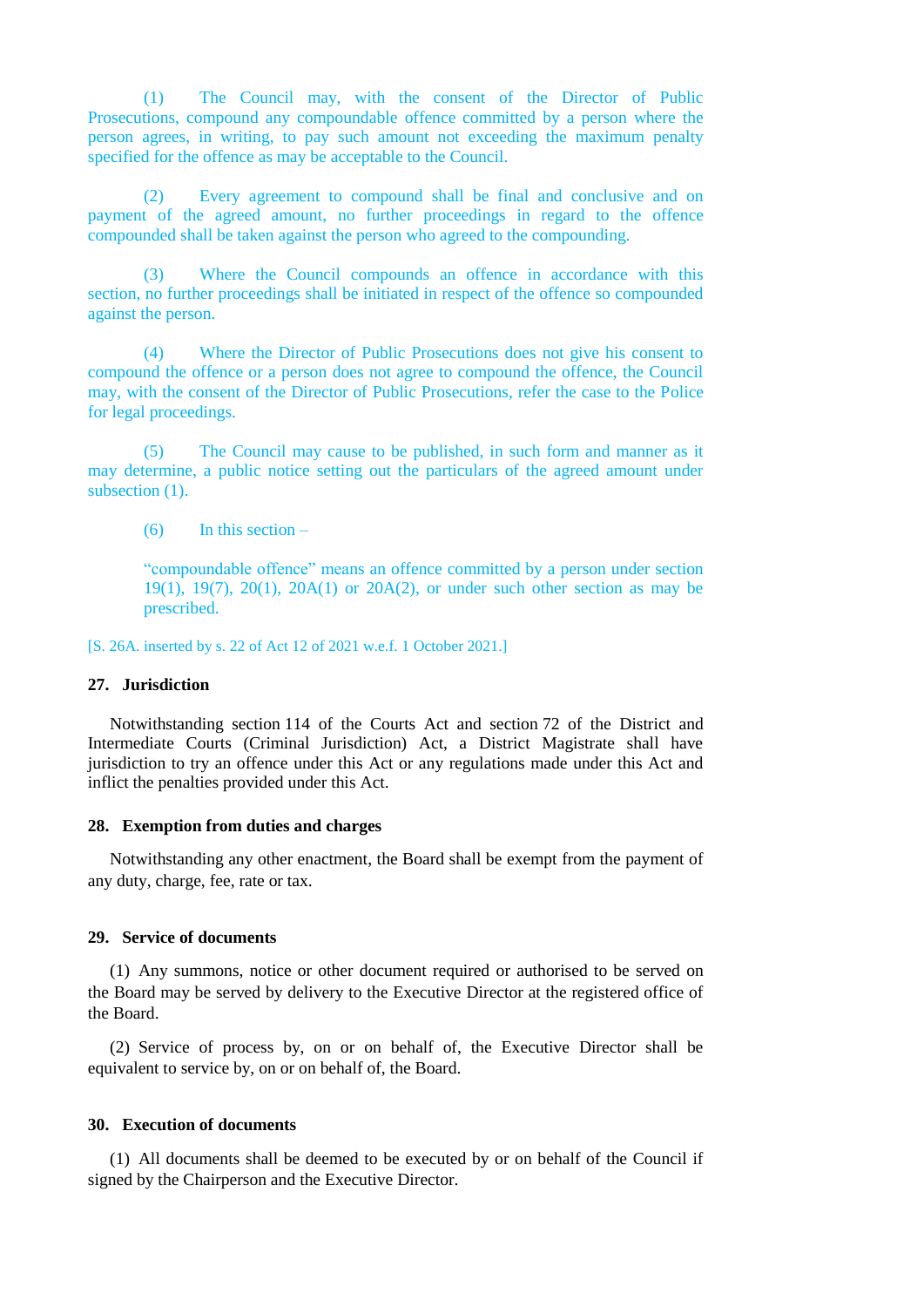(2) Where the Chairperson is absent, any other member designated by the Council may sign on his behalf.

## **31. General Fund**

(1) The Council shall establish a General Fund—

- (a) into which all monies received by the Board, including such grants as the Board may receive from the Government, shall be paid;
- (b) out of which all payments required to be effected by the Board shall be met, including the remuneration, allowance, pension or other benefits, payable to any person under this Act.

(2) The income and assets of the Board shall be applied towards the promotion of the objects of the Board.

### **32. Donations and legacies**

Article 910 of the Code Civil Mauricien shall not apply to the Board.

### **33. Annual report**

(1) The Board shall, in accordance with the Statutory Bodies (Accounts and Audit) Act, issue an annual report on its activities and audited accounts for that financial year. [Amended 12/21 (cio 1/10/21).]

(2) The annual report shall be submitted to the Minister for his approval and shall be laid before the Assembly.

[S. 33 amended by s. 23 of Act 12 of 2021 w.e.f. 1 October 2021.]

### **33A. Confidentiality**

- (1) Every member of the Council shall –
- (a) before he begins to perform his duties under this Act, take the oath set out in the Sixth Schedule;
- (b) maintain, and aid in maintaining, the secrecy of any matter which comes to his knowledge in the performance, or as a result, of his duties under this Act.

(2) Any person who, without legal or reasonable excuse, contravenes subsection (1)(b) shall commit an offence and shall, on conviction, be liable to a fine not exceeding 50,000 rupees and to imprisonment for a term not exceeding one year.

(3) Notwithstanding subsection (1)(a), where a person is, on the commencement of this section, a member of the Council, he shall, not later than 30 days after the commencement of this section, take the oath set out in the Sixth Schedule.

[S. 33A. inserted by s. 24 of Act 12 of 2021 w.e.f. 1 October 2021.]

## **34. Regulations**

(1) The Minister may, after consultation with the Council, make such regulations as he thinks fit for the purposes of this Act.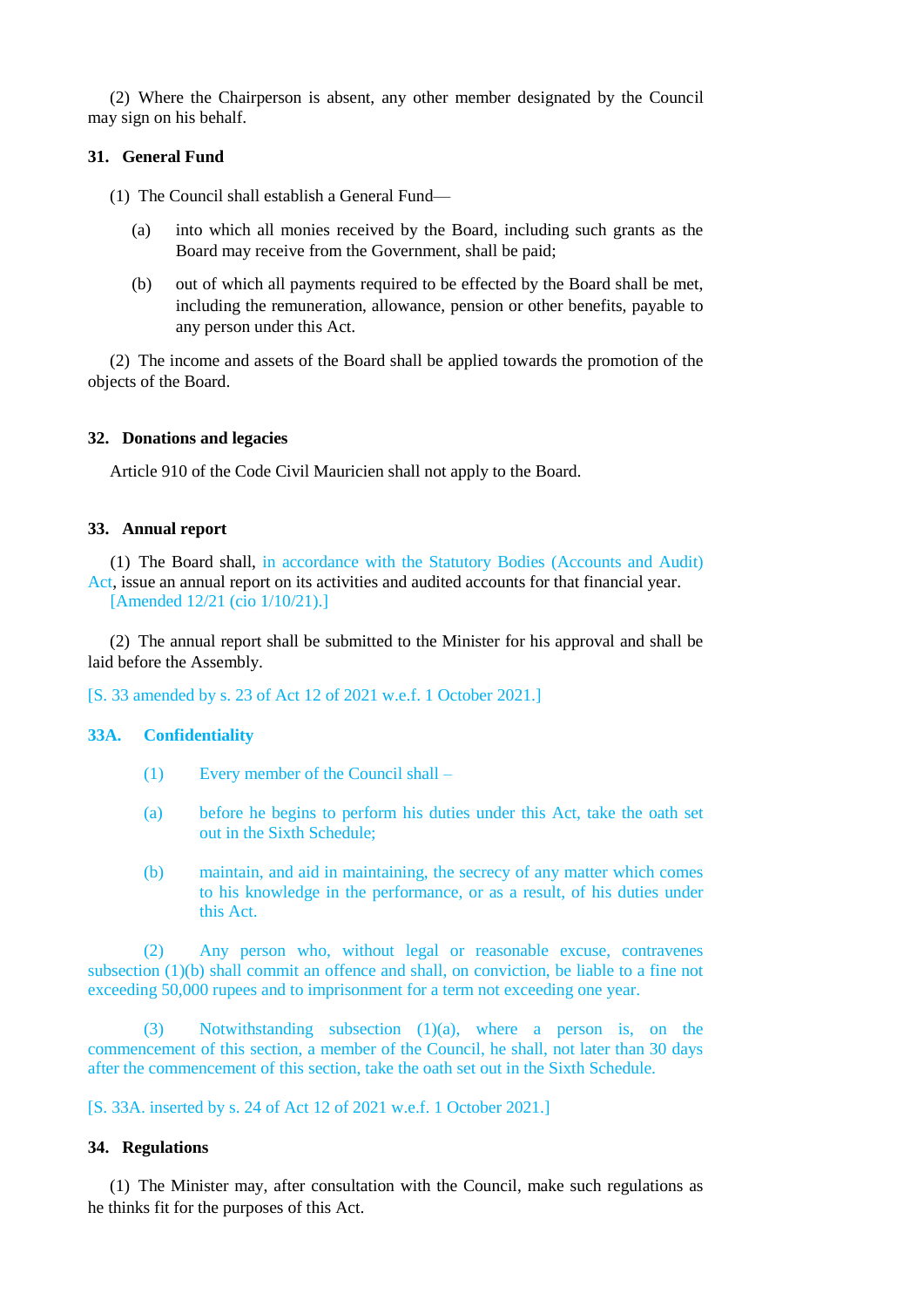- (2) Regulations made under subsection (1) may provide for—
	- (a) the levying of fees, the payment of charges or surcharges and the imposition of penalties; and
	- (b) the amendment of the any of the Schedules. [Amended 12/21 (cio 1/10/21).]

(3) Any regulations made under subsection (1) may provide that any person who contravenes them shall commit an offence and shall, on conviction, be liable to a fine not exceeding 50,000 rupees and to imprisonment for a term not exceeding one year.

[S. 34 amended by s. 25 of Act 12 of 2021 w.e.f. 1 October 2021.]

### **35.** —

## **36. Consequential amendment**

(1) For the purposes of the Statutory Bodies (Accounts and Audit) Act, the period extending from the commencement of this Act to 30 June of the following year shall be deemed to be the first financial year of the Board.

(2) Section 7 (1) of the Statutory Bodies (Accounts and Audit) Act shall not apply in relation to the first financial year of the Board.

(3) The auditor to be appointed under section 5 (1) of the Statutory Bodies (Accounts and Audit) Act shall be the Director of Audit.

 $(4)$  —

**36A. Revocation and saving provisions**

- (1) The following enactments are revoked
	- (a) the Construction Industry Development Board (Registration of Service Providers other than Consultants) Regulations 2018; and
	- (b) the Construction Industry Development Board (Registration of Suppliers) Regulations 2018.

(2) Any person registered as a service provider under the revoked Construction Industry Development Board (Registration of Service Providers other than Consultants) Regulations 2018, or as a supplier under the revoked Construction Industry Development Board (Registration of Suppliers) Regulations 2018 shall, on the commencement of subsection (1), be deemed to be registered as such under the same terms and conditions as in the revoked regulations, as the case may be.

[S. 36A. inserted by s. 26 of Act 12 of 2021 w.e.f. 1 October 2021.]

### **37. Transitional provisions**

(1) Notwithstanding the repeal of the Construction Industry Development Board Act—

(a) any act done by, or any contract entered into with, the Construction Industry Development Board shall be deemed to be a valid act done by, or contract entered into with, the Board;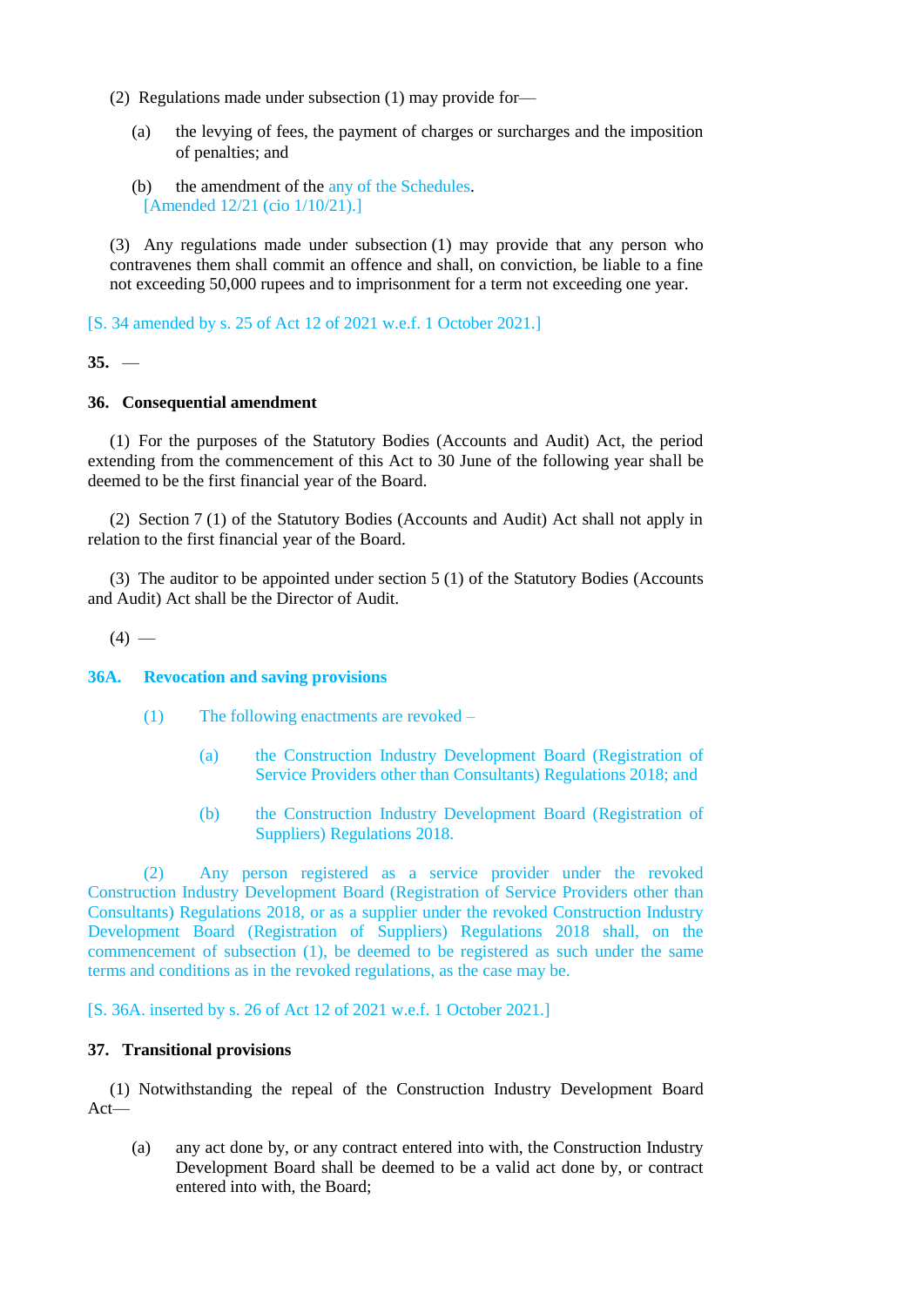- (b) any person who is in employment with the Construction Industry Development Board immediately before the commencement of this Act shall be transferred to the Board and shall be deemed to be in continuous employment with the Board and his period of service shall be deemed to be an unbroken period of service with the Board;
- (c) any disciplinary enquiry or proceedings pending, or in process, against any employee of the Construction Industry Development Board may, as from the date of commencement of this Act, be taken up, continued and completed by the Board as if initiated by the latter;
- (d) any proceedings, judicial or otherwise, commenced before and pending immediately before the commencement of this Act, by or against the Construction Industry Development Board shall be deemed to have been commenced, and may be continued, by or against the Board; and
- (e) any asset owned by, or liability against, the Construction Industry Development Board shall, at the commencement of this Act, be deemed to be the asset or liability of the Board.

(2) The Board under the repealed Act shall continue in existence for the purpose of issuing the annual report referred to in section 18 of the repealed Act in respect of the period extending from the end of the financial year immediately preceding the coming into operation of this Act to the date of the coming into operation of this Act.

(2A) (a) Any firm which is providing consultancy services at the commencement of sections 19 and 20 shall, within 6 months of the commencement of sections 19 and 20, apply for registration as consultant or for provisional or temporary registration as foreign consultant, as the case may be, under this Act.

(b) Any person who is undertaking construction works at the commencement of sections 19 and 20 shall, within 6 months of the commencement of sections 19 and 20, apply for registration as contractor or for provisional or temporary registration as foreign contractor, as the case may be, under this Act.

[Inserted 38/11 (io 15/12/11).]

(2B) Notwithstanding sections 19 and 20, a firm or person that was providing consultancy services, or undertaking construction works, in Mauritius immediately before 1 August 2014 may continue to provide consultancy services or undertake construction works for such period as may be prescribed, without being registered as a consultant, contractor, foreign consultant or foreign contractor, as the case may be.

[Inserted 2/15 (cio 1/2/15).]

(3) Where this Act does not make provision for any transitional measure from the repealed Act to this Act, the Minister may make necessary regulations for such transition.

[S. 37 amended by Act 38 of 2011 w.e.f. 15 December 2011, s. 7 of Act 2 of 2015 w.e.f. 1 February 2015.]

## **38. Commencement**

(1) This Act shall come into operation on a date to be fixed by Proclamation.

(2) Different dates may be fixed for the coming into operation of different sections of this Act.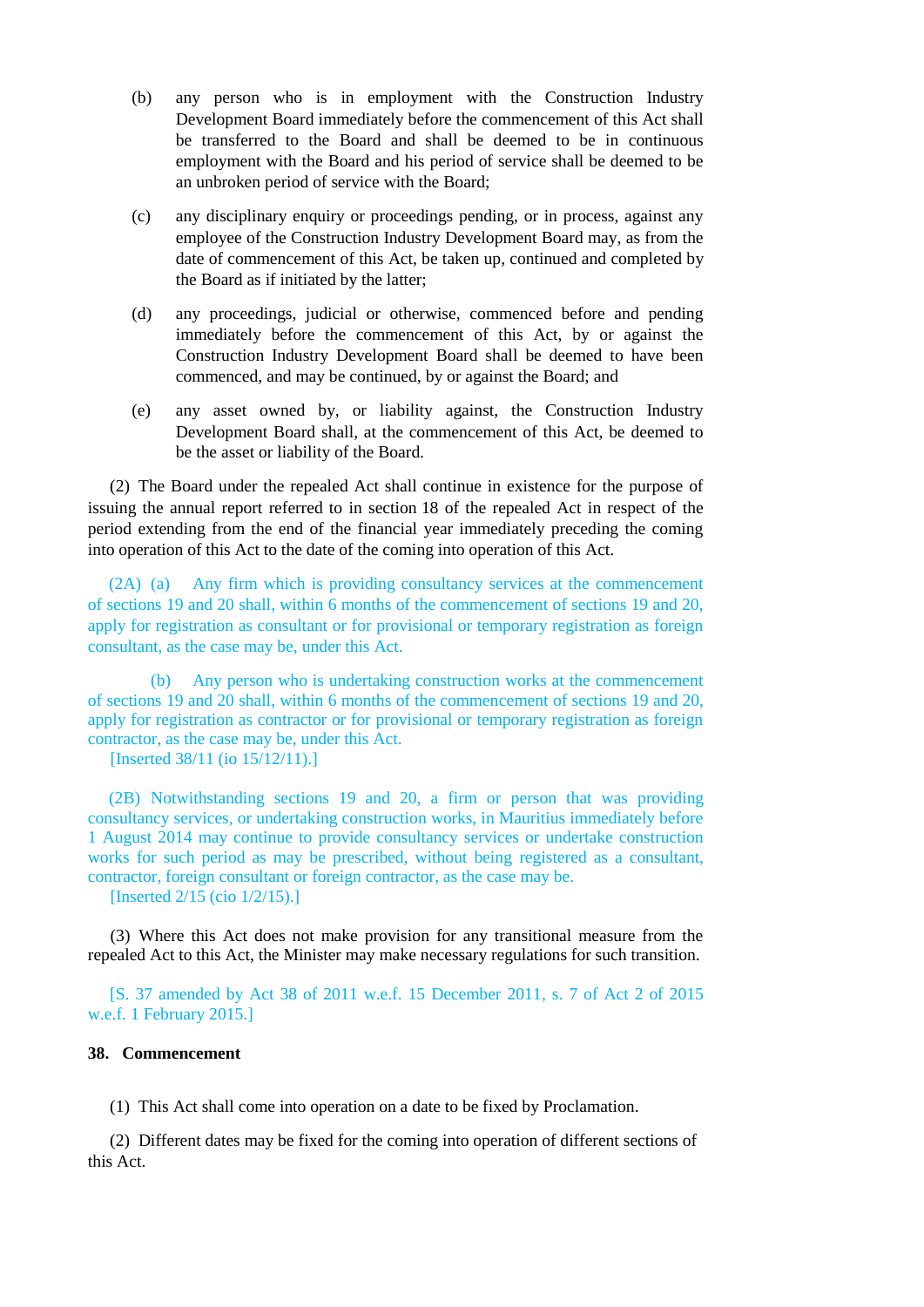## **First Schedule**

[Section 3]

Amount in rupees (exclusive of VAT)

Value of construction works **Less** than one million

[Amended 13/19 (cio 25/7/19).]

[First Sch. amended by s. 9 of Act 13 of 2019 w.e.f. 25 July 2019.]

**\_\_\_\_\_\_\_\_\_\_\_\_\_\_\_**

**SECOND SCHEDULE**

[Section 19]

# **PART A – FIELDS OF SPECIALISATION OF CONSULTANTS**

Architecture

Civil engineering

Mechanical, electrical and plumbing (MEP) services

Project management in construction

Quantity surveying

Third-party certifier in construction [Inserted 12/21 (cio 1/10/21).]

# **PART B – CLASSES OF WORKS OF CONTRACTORS**

Building construction works

Civil engineering construction works

Electrical works [Inserted 12/21 (cio 1/10/21).]

Mechanical, electrical and plumbing works

Mechanical works [inserted 12/21 (cio 1/10/21).]

# **PART C – GRADES OF CONTRACTORS**

**Grading designation Value of contract which a contractor is allowed to**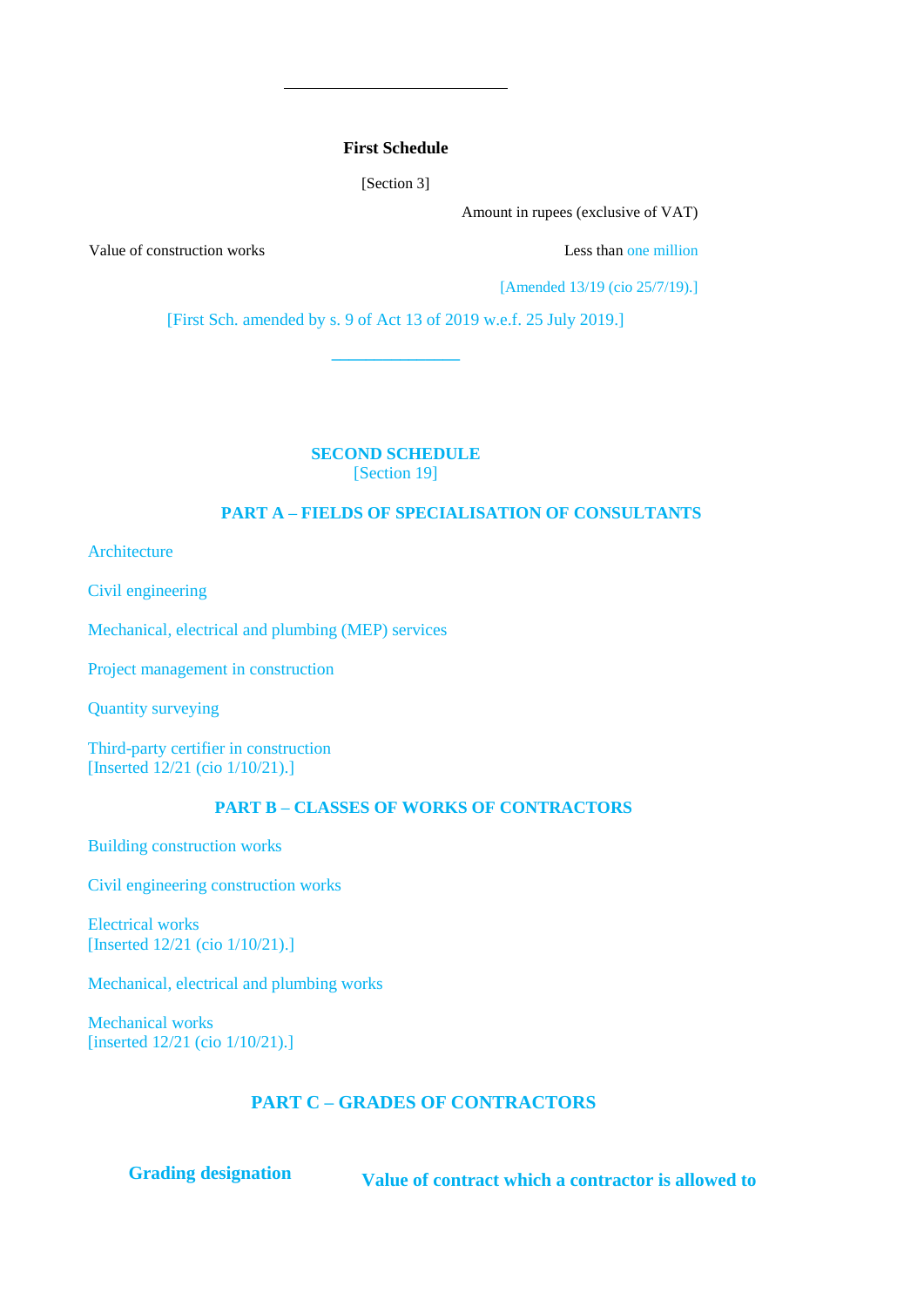# **undertake (exclusive of VAT)**

|                             | (Rs)                                   |
|-----------------------------|----------------------------------------|
| $A^+$                       | Up to any amount above $1,000$ million |
| $\mathbf{A}$                | Up to 1,000 million                    |
| B                           | Up to 500 million                      |
| C                           | Up to 350 million                      |
| D                           | Up to 200 million                      |
| E                           | Up to 125 million                      |
| F                           | Up to 50 million                       |
| G                           | Up to 20 million                       |
| $H_{\rm}$                   | Up to 10 million                       |
| [RR 7/2020 (cio 7/8/2020).] |                                        |

[Second Sch. repealed and replaced by s.14 of Act 31 of 2016 w.e.f. 1 March 2017; amended by s. 9 of Act 13 of 2019 w.e.f. 25 July 2019; repealed and replaced by s. 11 of Act 7 of 2020 w.e.f. 7 August 2020; amended by s. 27 of Act 12 of 2021 w.e.f. 1 October 2021.]

**\_\_\_\_\_\_\_\_\_\_\_\_\_\_**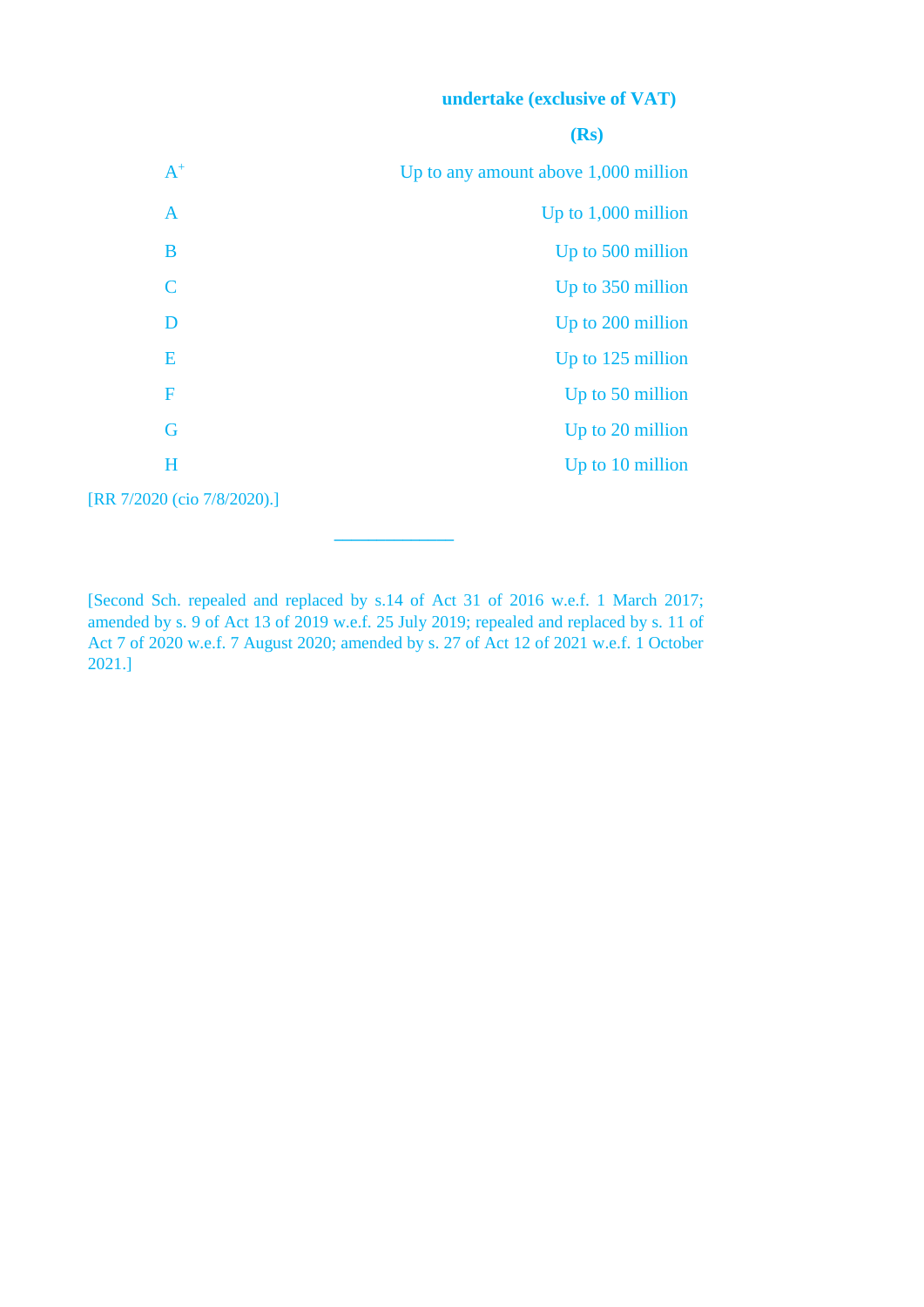# **THIRD SCHEDULE**

[Section 19]

# **AREAS OF SPECIALISATION OF CONTRACTORS**

# **PART I – BUILDING CONSTRUCTION WORKS**

| <b>Reference</b> | <b>Areas of specialisation</b>                 | <b>Description</b>                                                                                                                                                                                                                                               |
|------------------|------------------------------------------------|------------------------------------------------------------------------------------------------------------------------------------------------------------------------------------------------------------------------------------------------------------------|
| <b>B</b> 01      | Prefabricated building and industrial<br>plant | Construction of building and<br>industrial plant using prefabricated<br>components and systems                                                                                                                                                                   |
| <b>B</b> 02      | Steel framed building and industrial<br>plant  | Construction of steel framed building<br>and industrial plant including towers                                                                                                                                                                                   |
| <b>B</b> 03      | Piling and diaphragm walling                   | Installation of all types of piling-<br>sheet piles, piling-steel piles, driven<br>precast reinforced and prestressed<br>concrete piles, bored-cast in situ piles<br>and timber piles, including other<br>patented piling systems and<br>diaphragm walling works |
| <b>B</b> 04      | <b>Asbestos handling</b>                       | All building works including<br>demolition and construction where<br>asbestos is used for insulation and<br>coating                                                                                                                                              |

# **PART II – CIVIL ENGINEERING CONSTRUCTION WORKS**

| <b>Reference</b> | <b>Areas of specialisation</b>                            | <b>Description</b>                                                                                                                                              |
|------------------|-----------------------------------------------------------|-----------------------------------------------------------------------------------------------------------------------------------------------------------------|
| <b>CE01</b>      | Marine structure, offshore and<br>underwater construction | Construction of marine structure<br>including jetty, port, wharf, harbour,<br>sea and river wall and out wall,<br>offshore and underwater construction<br>works |
| <b>CE 02</b>     | Tunneling and underpinning                                | Tunneling and underpinning works                                                                                                                                |
| <b>CE 03</b>     | Dredging and reclamation works                            | Dredging in canal, river and offshore<br>works                                                                                                                  |
| <b>CE 04</b>     | Railway track                                             | Installation of railway track,<br>destressing of rail, and track railway<br>signaling                                                                           |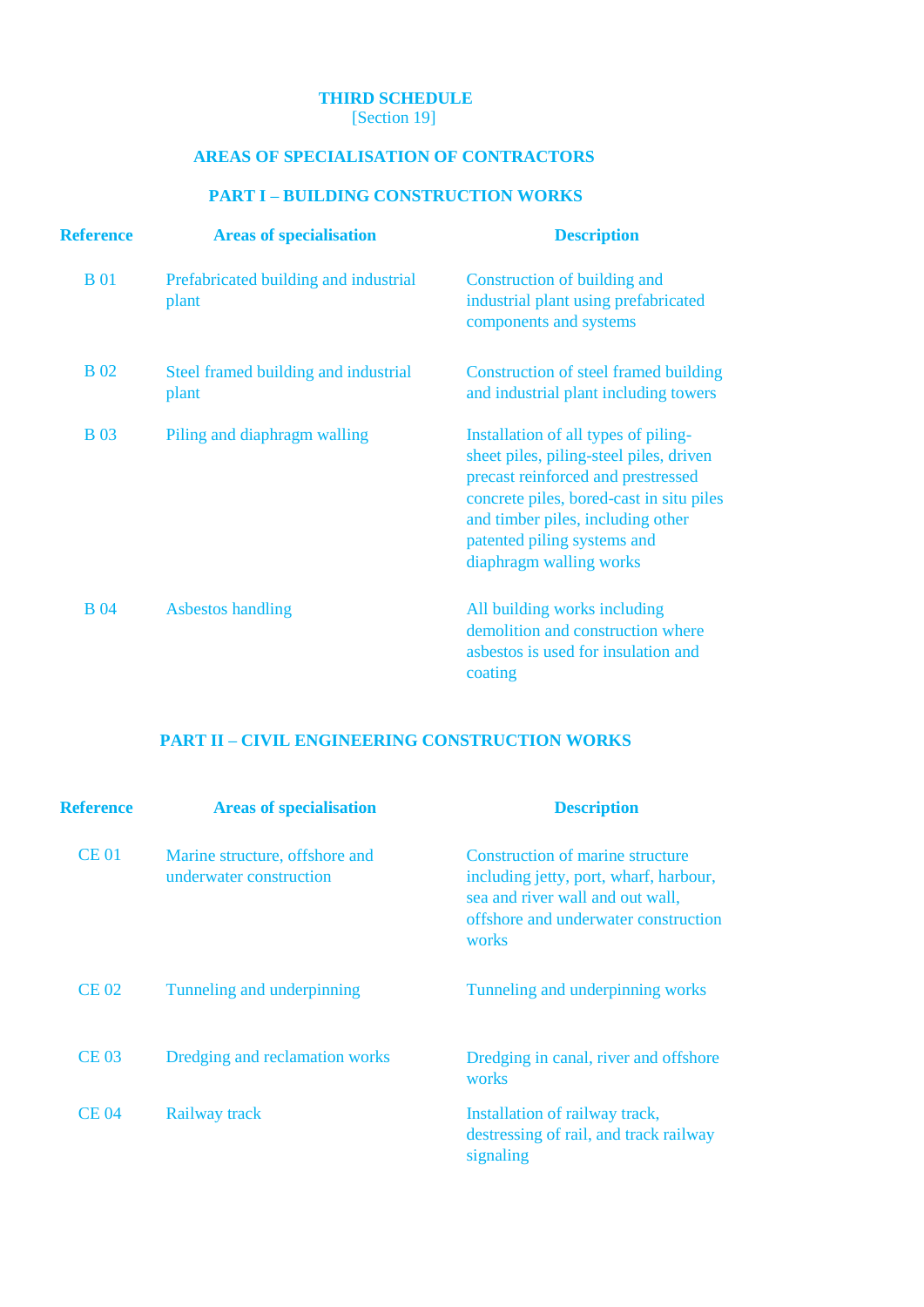| <b>CE 05</b> | Oil and gas pipeline                                        | Installation, maintenance and repair<br>of oil and gas pipeline                                         |
|--------------|-------------------------------------------------------------|---------------------------------------------------------------------------------------------------------|
| <b>CE 06</b> | Pipe laying, water storage and supply<br>and sewerage works | Construction of dam, reservoir,<br>aquaduct, treatment plant, network<br>pipe laying and sewerage works |

# **PART III – MECHANICAL, ELECTRICAL AND PLUMBING WORKS**

| <b>Reference</b> | <b>Areas of specialisation</b>                                                                               | <b>Description</b>                                                                                                                                                                                                                                                                                   |
|------------------|--------------------------------------------------------------------------------------------------------------|------------------------------------------------------------------------------------------------------------------------------------------------------------------------------------------------------------------------------------------------------------------------------------------------------|
| <b>M01</b>       | <b>Medical equipment</b>                                                                                     | Installation, testing, commissioning,<br>maintenance and repairs of medical<br>equipment including, compressed air<br>system, hot water installation,<br>steriliser and autoclave, medical gas<br>installation, hydrotherapy system,<br>dental chair and mortuary refrigerator                       |
| M 02             | Drilling rig                                                                                                 | Erection, testing, commissioning,<br>maintenance and repairs of offshore<br>rig (Jack-up tender assisted, drill<br>ship, self-contained/platform rig,<br>semi-submersible) onshore rig,<br>conventional workover rig and<br>swamp barge                                                              |
| <b>E01</b>       | Building automation system, energy<br>generation system and building<br>management and maintenance<br>system | Building automation control systems,<br>industrial and process control<br>systems including installation,<br>testing, commissioning, maintenance<br>and repairs of microprocessors or<br>computer based building control<br>system and industrial process control<br>system                          |
|                  |                                                                                                              | Installation, testing, commissioning,<br>maintenance and repairs of energy<br>generation systems                                                                                                                                                                                                     |
| E 02             | Miscellaneous specialisation                                                                                 | Installation, testing, commissioning,<br>maintenance and repairs of<br>surgical/operating theatre table and<br>lights, radiography equipment, nurse<br>call system, electronic scoreboard,<br>uninterruptible power supply (UPS)<br>system, passenger boarding bridges,<br>baggage handling systems, |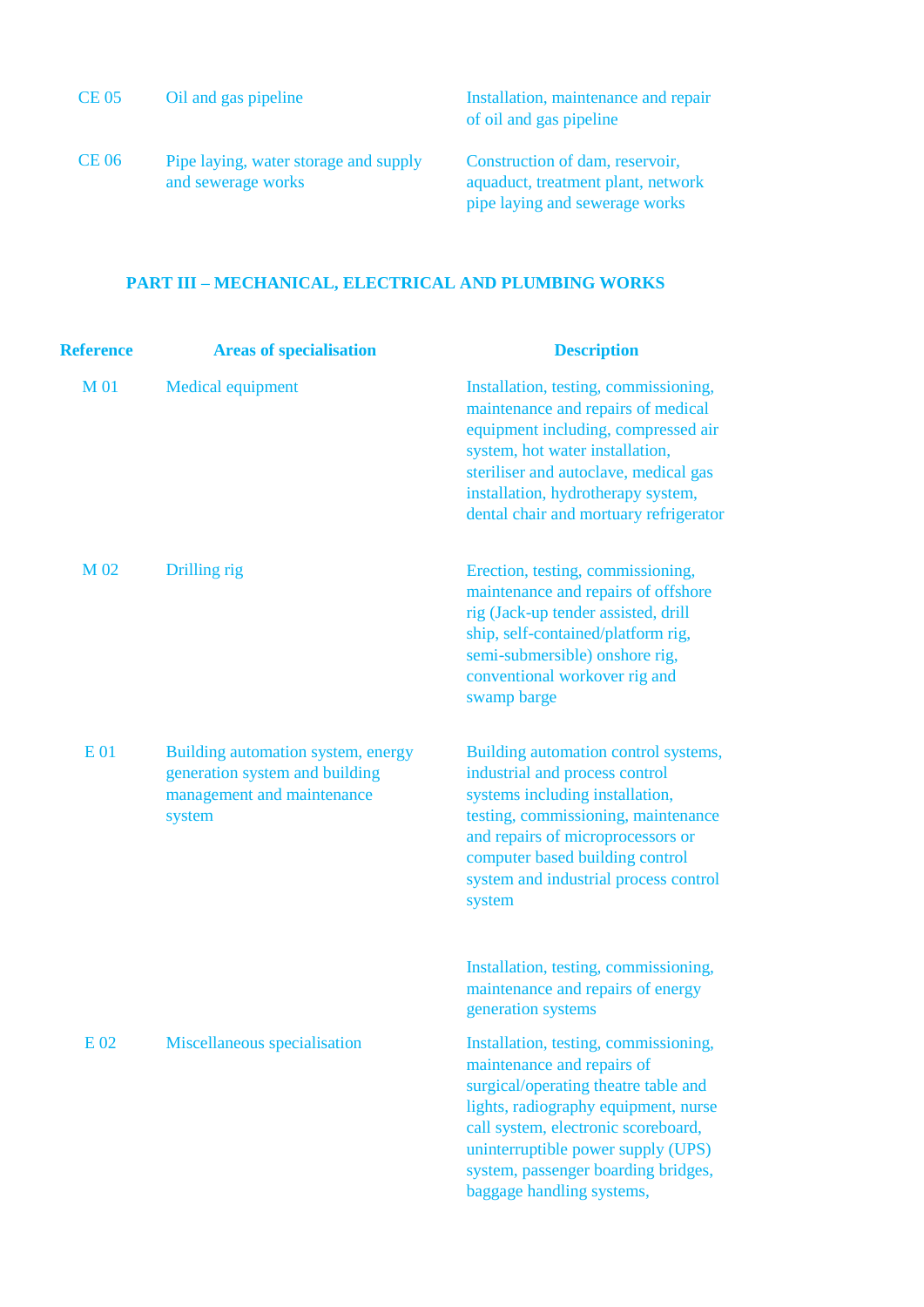instrument landing systems, visual aids and other airport related equipment and systems

[Third Sch. Repealed and replaced by s. 14 of Act 31 of 2016]

 $\frac{1}{2}$  ,  $\frac{1}{2}$  ,  $\frac{1}{2}$  ,  $\frac{1}{2}$  ,  $\frac{1}{2}$  ,  $\frac{1}{2}$  ,  $\frac{1}{2}$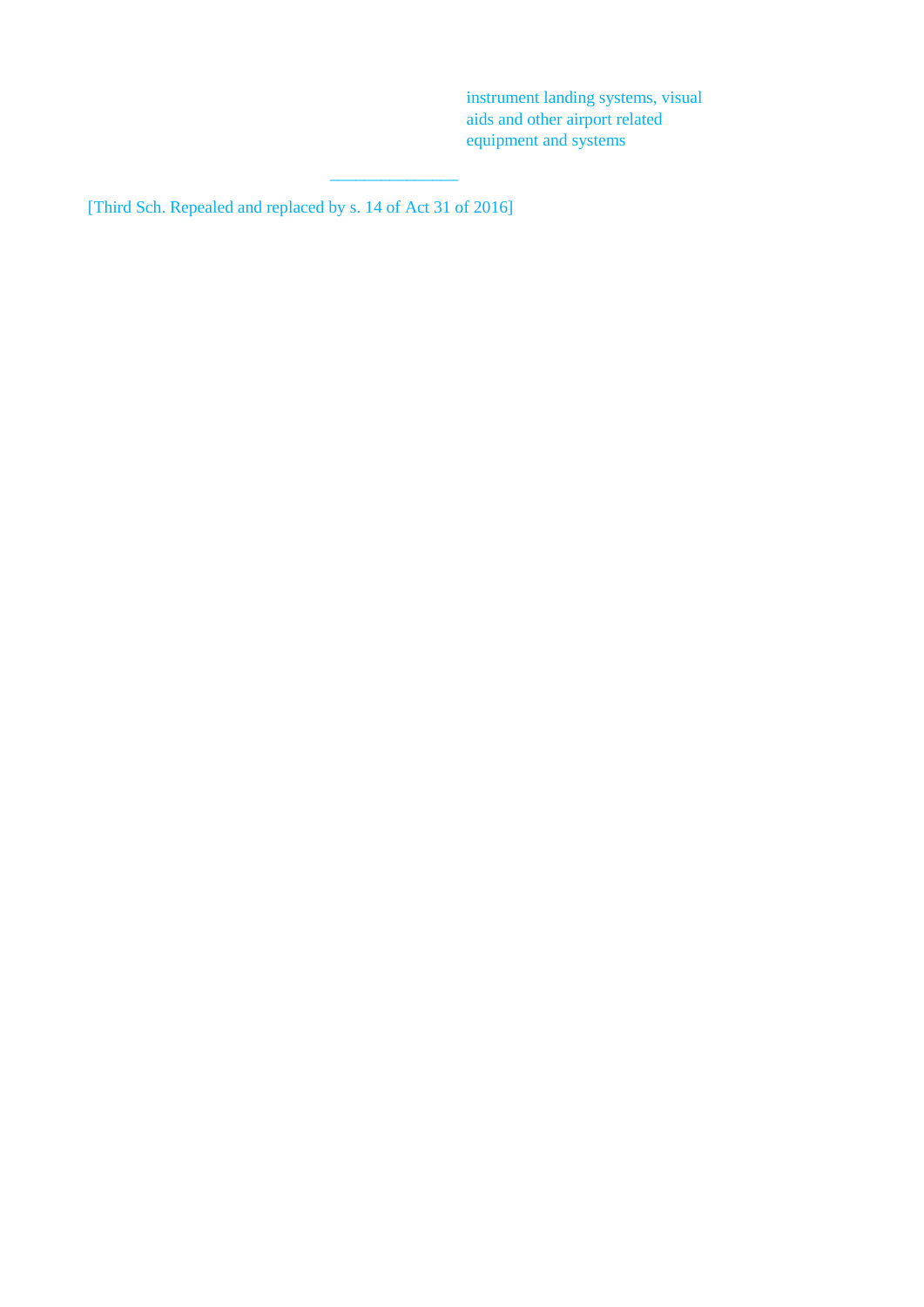# **FOURTH SCHEDULE**

[Section 20A(1)]

# **SERVICE PROVIDERS**

- **1.** Computer Aided Design (CAD) Operator for construction works, including Draughtsman
- **2.** Technician in construction (holder of at least a diploma in a construction related field from a recognized institution) \_\_\_\_\_\_\_\_\_\_\_\_\_\_\_

[Fourth Schedule added by s. 28 of Act 12 of 2021 w.e.f. 1 October 2021.]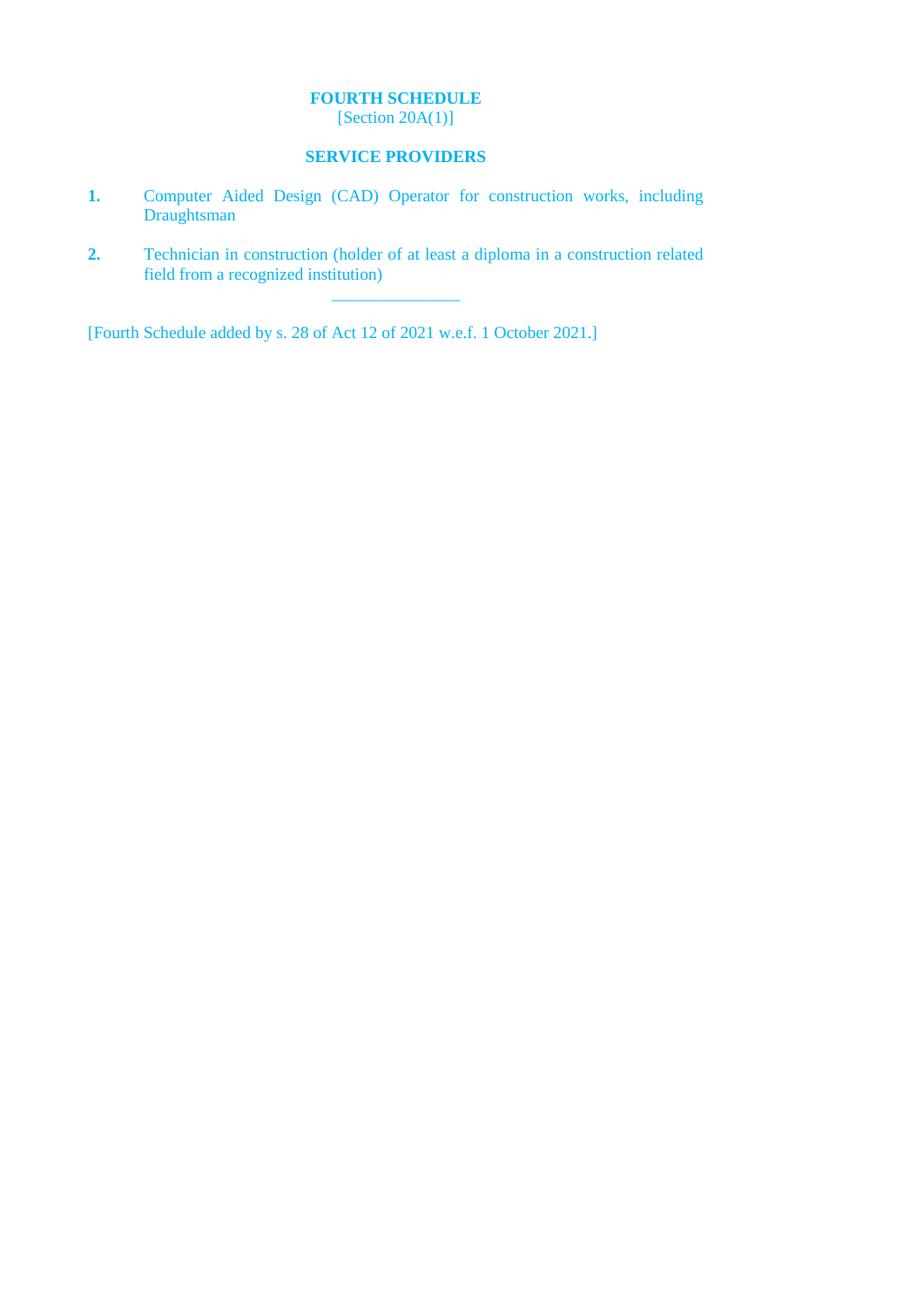# **FIFTH SCHEDULE**

[Section 20A(2)]

# **SUPPLIERS OTHER THAN HARDWARE SHOPS**

# **PART I – CONSTRUCTION MATERIALS**

- **1.** Aggregates
- **2**. Bitumen
- **3**. Cement
- **4.** Ready mix concrete
- **5.** Concrete blocks and bricks
- **6.** Paint and waterproofing materials
- **7.** Reinforcement bars and steels sections
- **8.** Aluminium
- **9.** Timber

# **PART II – CONSTRUCTION PLANT AND EQUIPMENT**

**\_\_\_\_\_\_\_\_\_\_\_\_\_\_**

- **1.** Earth moving equipment
- **2.** Materials handling equipment
- **3.** Scaffolding

[Fifth Schedule added by s. 28 of Act 12 of 2021 w.e.f. 1 October 2021.]